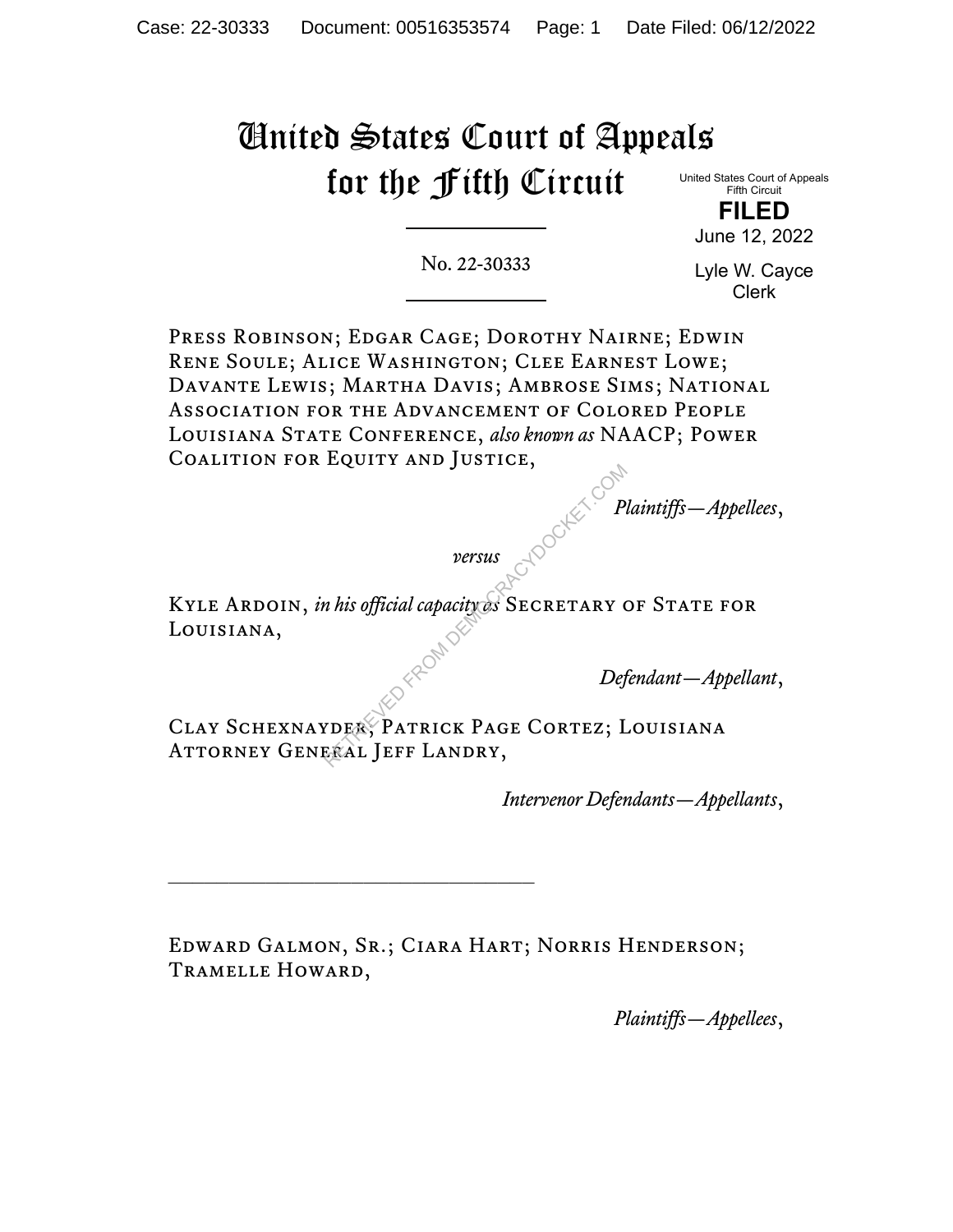#### *versus*

KYLE ARDOIN, *in his official capacity as* SECRETARY OF STATE FOR Louisiana,

*Defendant —Appellant*,

Clay Schexnayder; Patrick Page Cortez; Louisiana Attorney General Jeff Landry,

*Movants—Appellants*.

Appeal from the United States District Court for the Middle District of Louisiana USDC Nos. 3:22-CV-211 & 3:22-CV-214

Before SMITH, HIGGINSON, and WILLETT, *Circuit Judges*. PER CURIAM:

Before the court are three emergency motions to stay, pending appeal, an order of the district court that requires the Louisiana Legislature to enact a new congressional map with a second black-majority district. Although we must acknowledge that this appeal's exigency has left us little time to review the record, we conclude that, though the plaintiffs' arguments and the district court's analysis are not without weaknesses, the defendants have not met their burden of making a "strong showing" of likely success on the merits. Nor do we conclude that the cautionary principle from *Purcell v. Gonzalez*, 549 U.S. 1 (2006) (per curiam), prevents the ordered remedy from taking effect. So we vacate the administrative stay and deny the motion for stay pending appeal. Solender Contract States District Contract for the Middle District of Louisiana<br>
SDC Nos. 3:22-CV-211 & 3:22-CV-21<br>
IGGINSON, and WELLETT, *Circuit*<br>
Solution Counter Counter Counter Counter<br>
Solution Counter Counter that

Nevertheless, we expedite this appeal to the next available merits panel, to be selected at random from the regular merits panels already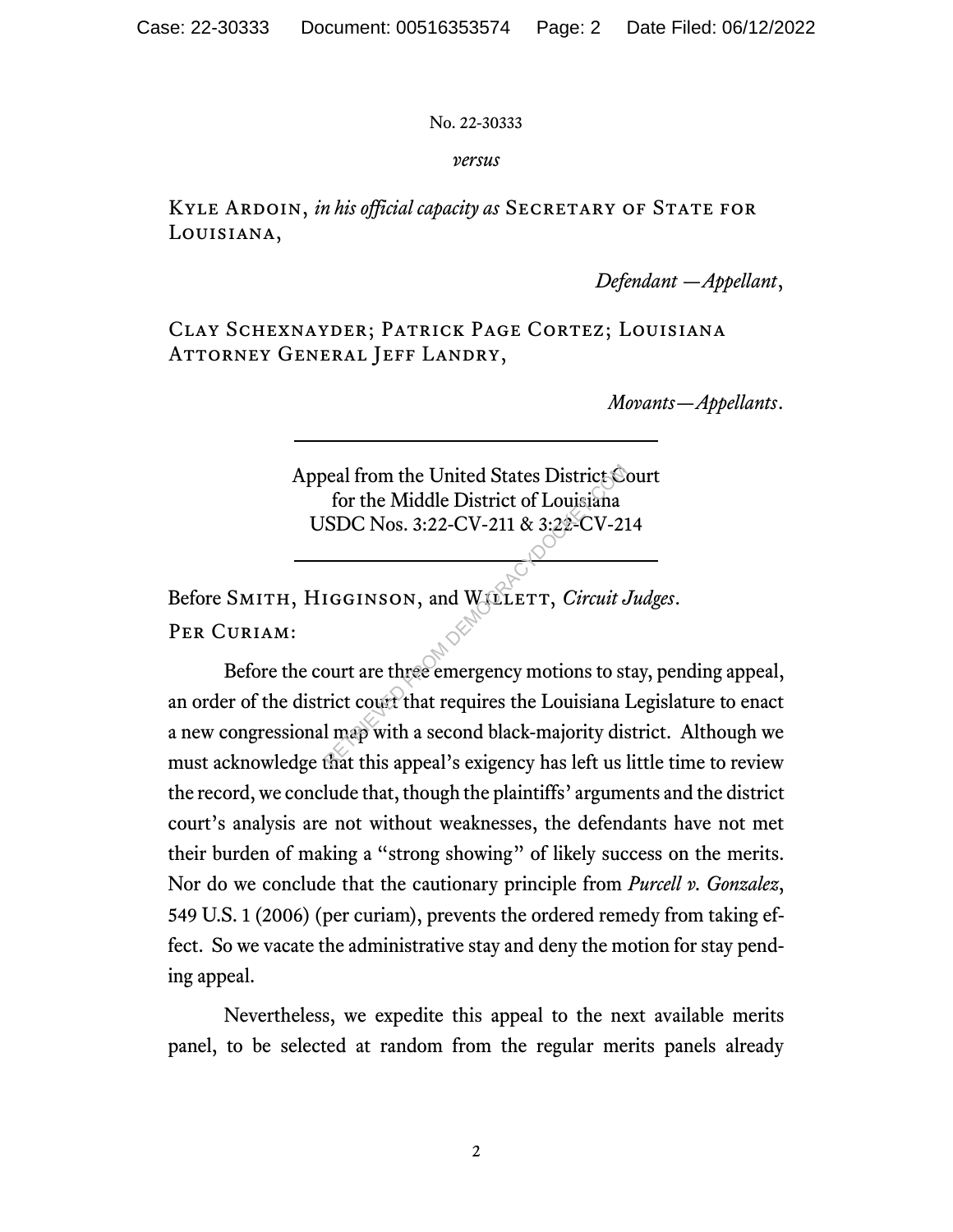scheduled to hear cases the week of July 4, 2022. Either before or after argument that week, that merits panel may, in its discretion, opt to reimpose a stay, and its more comprehensive review may well lead it to rule in the defendants' favor on the merits. The plaintiffs have prevailed at this preliminary stage given the record as the parties have developed it and the arguments presented (and not presented). But they have much to prove when the merits are ultimately decided.

I.

A fuller account of this case's factual background and procedural history can be found in the district court's thorough opinion. *Robinson v. Ardoin*, No. 22-CV-211, 2022 WL 2012389 (M.D. La. June 6, 2022). For purposes of this expedited decision, we summarize only the salient points. This case arises from Louisiana's congressional redistricting process. After the 2020 census, the state was apportioned six seats , the same number as during the previous redistricting cycle. The Louisiana Legislature thus enacted a map that, like the one in force during the last decade, created just one black-majority district, in the state's southeast. The Governor vetoed the map, but the Legislature overrode his veto on March 30, 2022. Later that day, the plaintiffs brought this action. The district court's thorough opinion.<br>
22 WL 2012389 (M.D. La. June 6, 20<br>
ecision, we summarize only the salien<br>
na's congressional redistricting proce<br>
as apportioned six seats, the same nu<br>
ng cycle. The Louisiana Legi

The plaintiffs claim that, under the Voting Rights Act ("VRA") as interpreted by the Supreme Court in *Thornburg v. Gingles*, 478 U.S. 30 (1986), Louisiana was required to create a second black-majority district. They sought a preliminary injunction to require the Legislature to do so in time for the 2022 election.

After a five-day evidentiary hearing, the district court issued a 152 page ruling and order granting the plaintiffs' motion. The district court concluded that the plaintiffs had carried their burden under *Gingles*. That ruling meant that the plaintiffs had shown that (1) Louisiana's black population is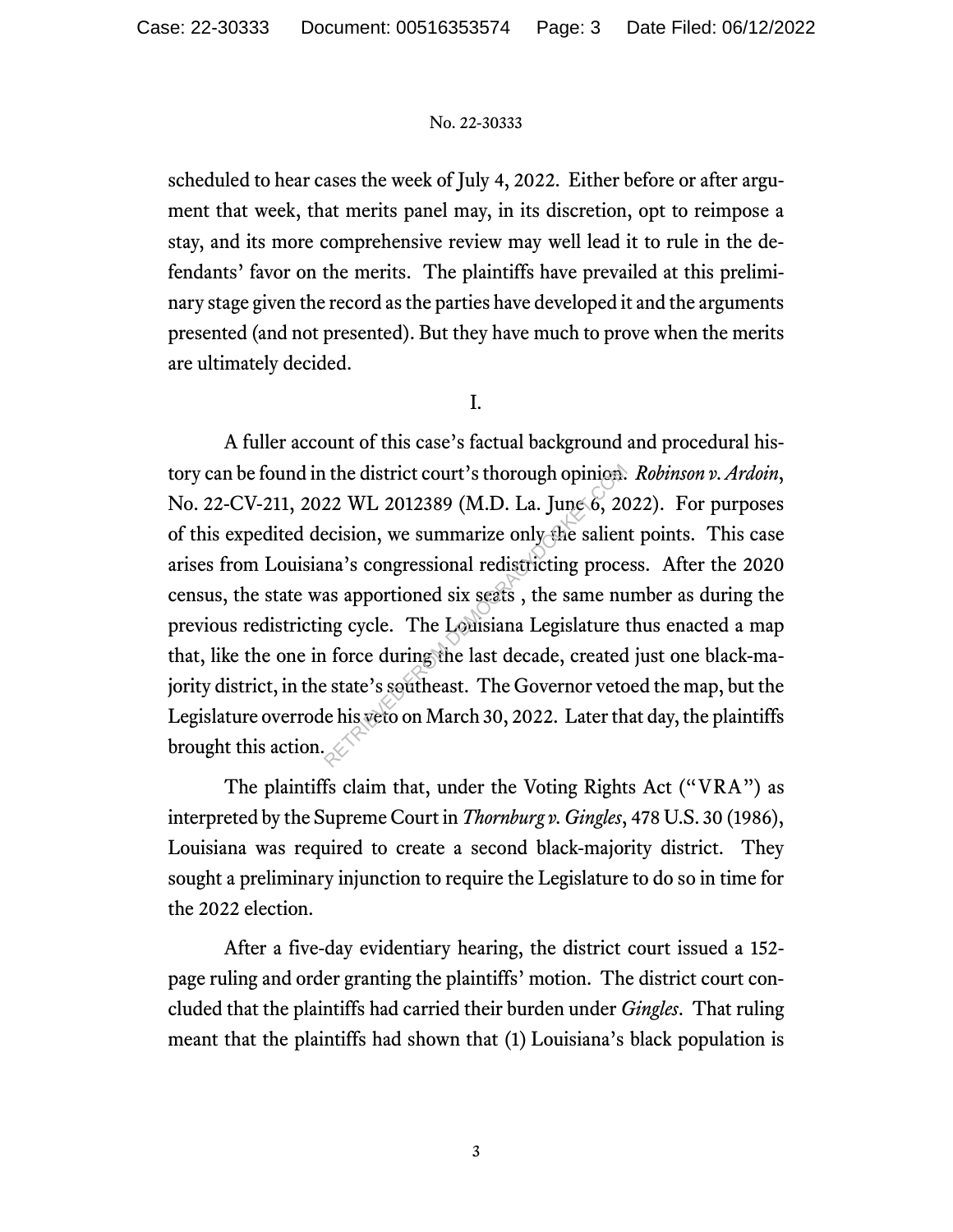sufficiently large and compact to form a majority in a second district, (2) the black population votes cohesively, and (3) whites tend to vote as a bloc usually to defeat black voters' preferred candidates. *Id.* at 50–51. The district court gave the Legislature until June 20 to enact a remedial plan that would then be used in the November primary election.<sup>1</sup>

The defendant, along with two intervenors (collectively "the defendants"), appealed that decision, and that appeal will be decided in due course by a merits panel of this court. Today, as a motions ("administrative") panel, we consider only the defendants' emergency motions for stay pending appeal. To decide those motions, we consider "(1) whether the stay applicant has made a strong showing that he is likely to succeed on the merits;  $(2)$  whether the applicant will be irreparably injured absent a stay; (3) whether issuance of the stay will substantially injure the other parties interested in the proceeding; and (4) where the public interest lies." *Nken v. Holder*, 556 U.S. 418, 434 (2009) (quotation omitted). botons, we consider (1) whether the<br>
ring that he is likely to succeed on the<br>
e irreparably injured absent a stay; (3)<br>
intially injure the other parties interested<br>
public interest lies." Neen v. Holder,<br>
mitted).<br>
he d

We review the district court's legal conclusions *de novo* and its factual findings for clear error. *NAACP v. Fordice*, 252 F.3d 361, 364–65 (5th Cir. 2001). A finding is clearly erroneous where, after reviewing the entire record, we are "left with the definite and firm conviction" that the district court erred. *Id.* at 365 (quotation omitted).

<sup>1</sup> We take judicial notice that on June 7, 2022, in response to the order *a quo*, the Governor called a special session of the Legislature to begin June 15. By letter to the legislative leadership dated June 10, partly in response to this panel's administrative stay, the Governor expressed hope that that stay would be lifted but concluded by stating, "Should the [Fifth Circuit] retain a stay over [the district court's] decision, I agree that further action of the legislature should be delayed until the Fifth Circuit can review the merits of [that] decision."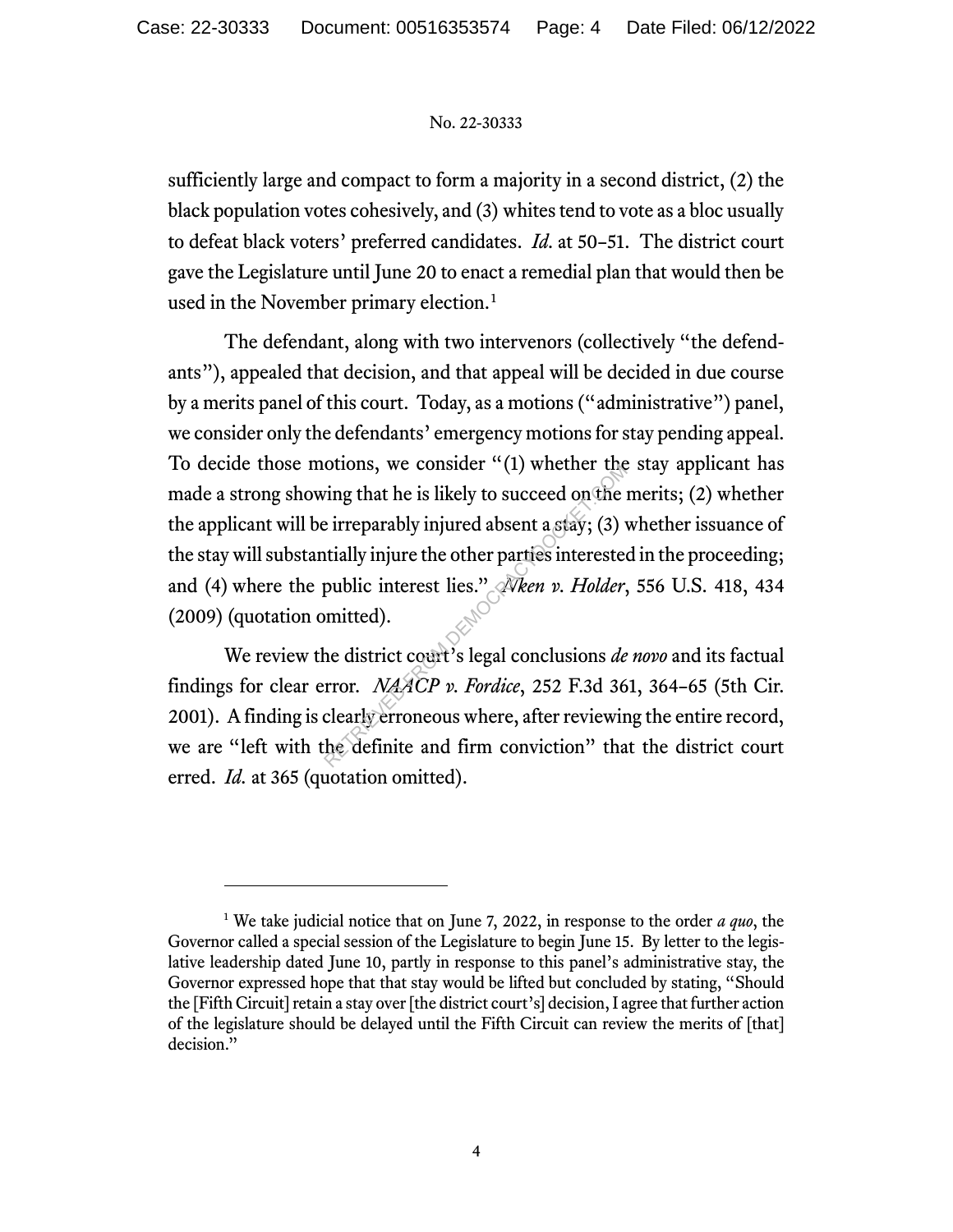#### II.

We begin with the defendants' likelihood of success on the merits. The defendants posit four ways the district court erred. *First*, they say the court used an unduly expansive measure of the black voting-age population (BVAP). Landry Mot. at 16–17. *Second*, they claim the plaintiffs' illustrative plans relied on insufficiently compact districts. Ardoin Mot. at 8; Schexnayder Mot. at 12–15; Landry Mot. at 17–22. *Third*, they aver that if the state had implemented the plaintiffs' illustrative plans, it would have engaged in an unconstitutional racial gerrymander. Ardoin Mot. at 5–6; Schexnayder Mot. at 12–15; Landry Mot. at 23–24. *Fourth*, they contend that the plaintiffs failed to show white bloc voting in light of evidence indicating substantial white crossover voting. Ardoin Mot. at 7; Schexnayder Mot. at 8–12; Landry Mot. at 24–27. McQuecyo

The first *Gingles* precondition requires plaintiffs to show that a minority group "is sufficiently large and geographically compact to constitute a majority in a single-member district." *Gingles*, 478 U.S. at 50. To do that, plaintiffs must first define the minority group. ort. at 25-24. *Fourth*, they contend that<br>
it voting in light of evidence indicatin<br>
ardoin Mot. at 7; Schexnayder Mot. at<br>
A<br> *Reflex* precondition requires plaintiffs to<br>
ently large and geographically compact<br>
ently la

The plaintiffs defined Louisiana's black population to include anyone who identifies as at least partially black. *Robinson*, 2022 WL 2012389, at \*9. That metric, which the parties call "Any Part Black," would count as black a potential voter who identifies, for example, as both black and American Indian. The parties discussed two alternative metrics. One is "DOJ Black," which counts as black a voter who identifies as either solely black or as both black and white. *Id.* at \*20. The "DOJ Black" metric would not count as black a voter who identifies, for example, as both black and Asian. The other alternative, which the parties call "Single-Race Black," counts a voter as black only when the voter identifies as black and no other race. *Id.* at \*34.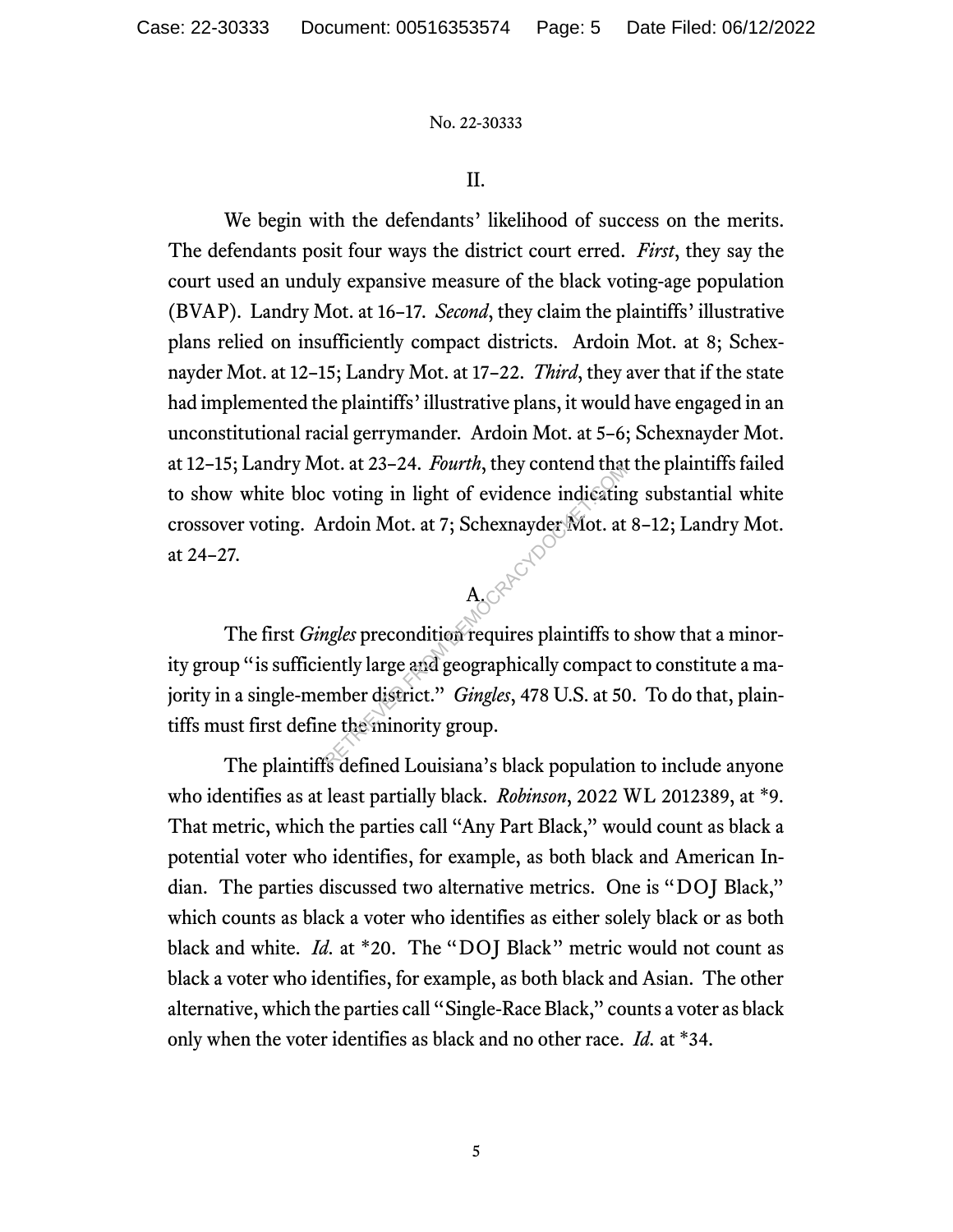The district court adopted the "Any Part Black" metric. *Ibid.* The defendants claim that decision "contorted" the first *Gingles* precondition. Landry Mot. at 16. They observe that the "Any Part Black" metric "includes persons who may be 1/7th Black and who also self-identify as both Black and Hispanic." Landry Mot. at 17.

True. But we do not appreciate that observation's significance. As the district court noted, the Supreme Court has confronted this question before.<sup>2</sup> It explained that the DOJ Black metric "may have more relevance if the case involves a comparison of different minority groups." *Ibid.* But where "the case involves an examination of only one minority group's" voting strength, the Court considered it "proper to look at *all* individuals who identify themselves as black." *Ibid.*

We have no reason to part from that holding. This case, like *Georgia v. Ashcroft*, presents no need for comparing minority groups. The plaintiffs seek another BVAP-majority district at the expense of a white-majority district. So the district court did not err by using the "Any Part Black" metric to calculate BVAP. The defendants are unlikely to succeed on that basis. animation of only one inhority group.<br>
Ed it "proper to look at *all* individuals<br>
id.<br>
reason to part from that holding. This<br>
is no need for compacing minority gro<br>
P-majority district at the expense of a<br>
ext court did

### B.

The defendants' next claim also relates to the first *Gingles* precondition—specifically, its requirement that the minority group be "reasonably compact." *LULAC v. Perry*, 548 U.S. 399, 430 (2006). They say that the population of black voters in the plaintiffs' new majority-minority district cannot satisfy that precondition. Landry Mot. at 15–24; Ardoin Mot.

<sup>2</sup> *Georgia v. Ashcroft*, 539 U.S. 461, 473 n.1 (2003), *superseded by statute on other grounds*, Voting Rights Act Reauthorization and Amendments Act of 2006, Pub. L. No. 109-246, 120 Stat. 577, *as recognized in Ala. Legis. Black Caucus v. Alabama*, 575 U.S. 254, 276–77 (2015).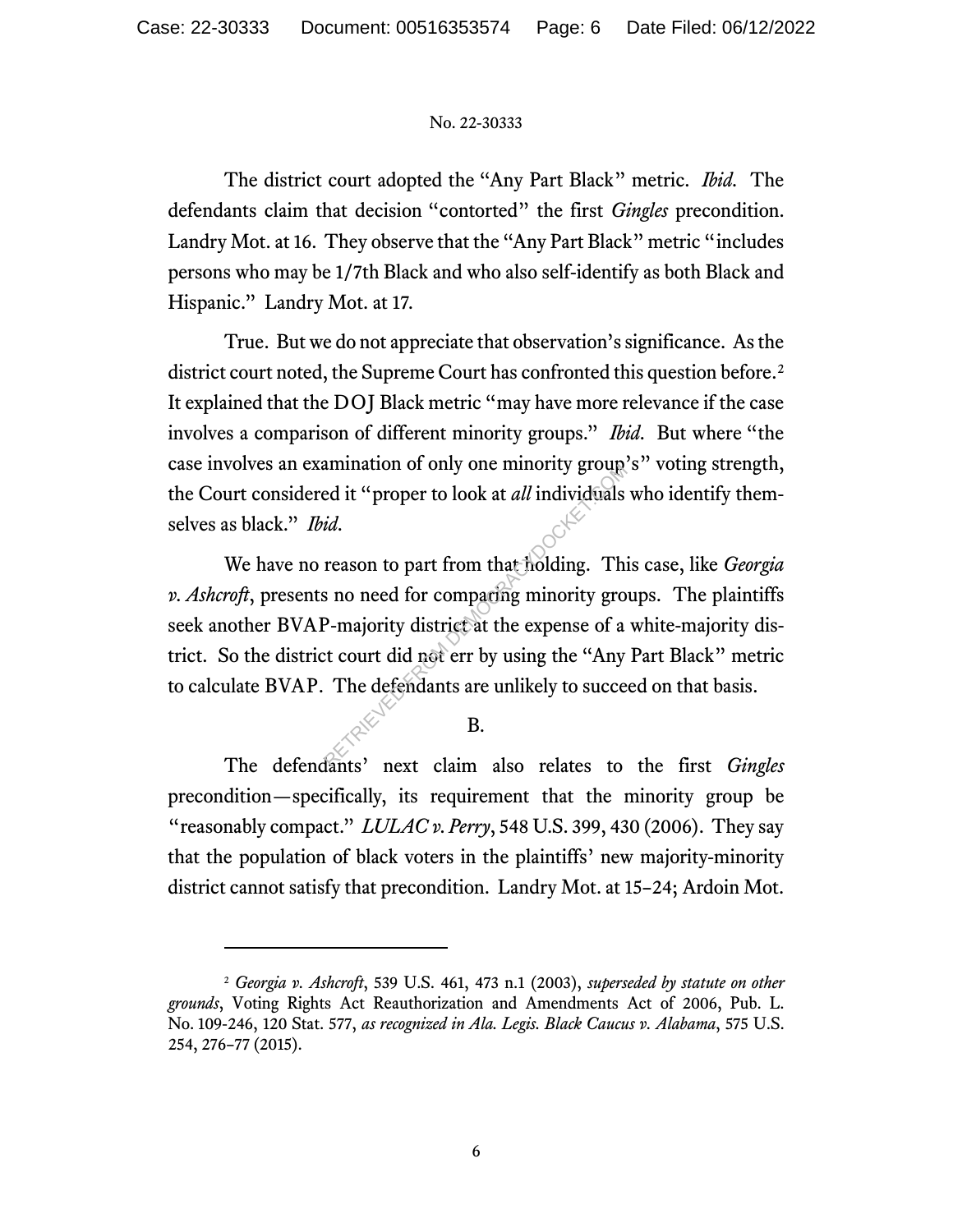at 8; *see also* Schexnayder Mot. at 12–15. That new district is Congressional District 5 ("CD 5"). Although its exact borders vary, ${}^{3}$  CD 5 stretches from Louisiana's northern border down to Baton Rouge and Lafayette. *See Robinson*, 2022 WL 2012389, at \*10, \*12.

The plaintiffs' showing of compactness is not airtight. But to warrant a stay, the defendants must make a "strong showing" that they are likely to succeed on the merits. *Nken*, 556 U.S. at 434. And from the record before us, we cannot conclude that the district court erred in holding that the plaintiffs satisfied *Gingles*'s compactness requirement. As the court observed, the "[d]efendants did not meaningfully refute or challenge Plaintiffs' evidence on compactness." *Robinson*, 2022 WL 2012389, at \*36. Instead, they put all their eggs in the basket of racial gerrymandering, which we discuss below.

That tactical choice has consequences. It leaves the plaintiffs' evidence of compactness largely uncontested. And based on that evidence, we hold that the defendants have not shown that they are likely to succeed on the merits. The Compactness." Robinson, 2022 W<br>
1 their eggs in the basket of racial gerr<br>
1 choice has consequences. It leaves<br>
ess largely uncontested. And based of<br>
1 doice has consequences. It leaves<br>
ess largely uncontested. And

Before explaining why, we should first relate the law governing *Gingles*'s compactness requirement. Importantly, that requirement relates to the compactness of the *minority population* in the proposed district, not the proposed district itself. *LULAC*, 548 U.S. at 433. Although *Gingles* itself described the precondition as a requirement that the minority population be "geographically compact," 478 U.S. at 50, there is more to compactness than geography. Unfortunately, the Supreme Court has not developed a "precise rule" for evaluating all facets of that requirement. *LULAC*, 548 U.S. at 433.

<sup>&</sup>lt;sup>3</sup> The plaintiffs have introduced six illustrative maps.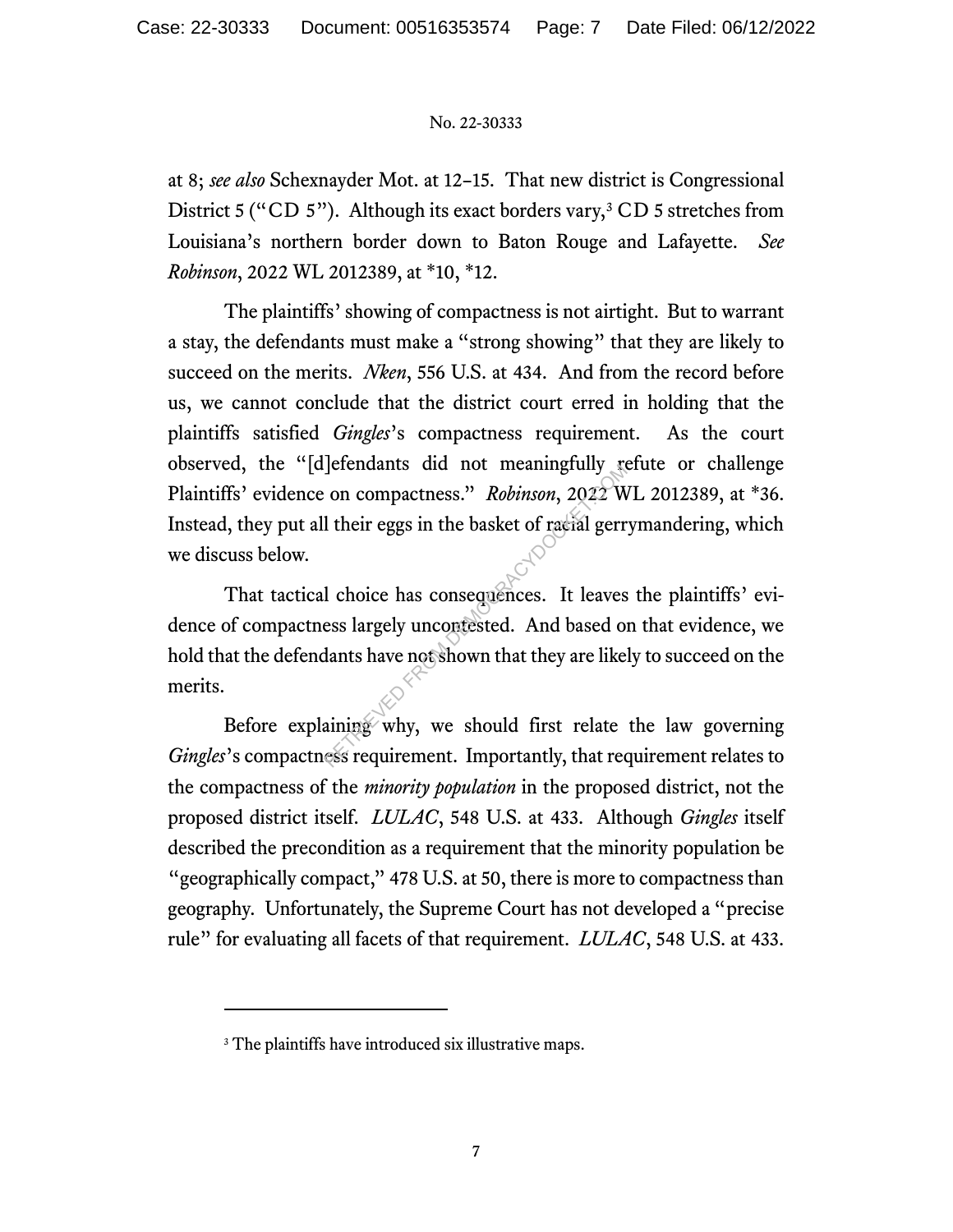But it has identified a few factors.

Beyond geography, plaintiffs must also show that putting the minority population into one district is consistent with "traditional districting principles such as maintaining communities of interest and traditional boundaries." *Ibid*. (quotation omitted); *see also id*. at 432 (noting the importance of the district's population having similar "needs and interests"). Thus, combining "discrete communities of interest"—with "differences in socio-economic status, education, employment, health, and other characteristics"—is impermissible. *Id.* at 432 (quotation omitted). Finally, compactness must be shown on a district-by-district basis, for a "generalized conclusion" cannot adequately answer "the relevant local question whether the precondition[ ] would be satisfied as to each district." *Wis. Legislature v. Wis. Elections Comm'n*, 142 S. Ct. 1245, 1250 (2022) (per curiam) (quotation omitted). -oy-unstrict basis, for a generalized of<br>"the relevant local question whether<br>as to each district." Wis. Legislatu<br>1245, 1250 (2022) (per curiam) (quot<br>ffs introduced evidence sufficient<br>covers in their illustrative CD 5

The plaintiffs introduced evidence sufficient to show that the population of black voters in their illustrative CD 5 likely satisfied the first *Gingles* precondition.

*First*, like the district court, we think the illustrative CD 5 appears geographically compact upon a visual inspection. *See Robinson*, 2022 WL 2012389, at \*39. To assess geographical compactness, we may examine the shape of proposed districts. *See Bush v. Vera*, 517 U.S. 952, 980–81 (1996). And the illustrative versions of CD 5 largely appear compact to the naked eye. They all have their rectangular core in the parishes in the northeastern region of Louisiana between its border with Arkansas and Baton Rouge. *Robinson*, 2022 WL 2012389, at \*10, \*12. Indeed, the illustrative CD 5 typically appears just as compact as the benchmark CD 5, if not more so. All have their core in the delta parishes of northeast Louisiana. *See Robinson*, 2022 WL 2012389, at \*2, \*10, \*12. And although the illustrative versions of CD 5 have small tendrils that jut into parts of central Louisiana, they also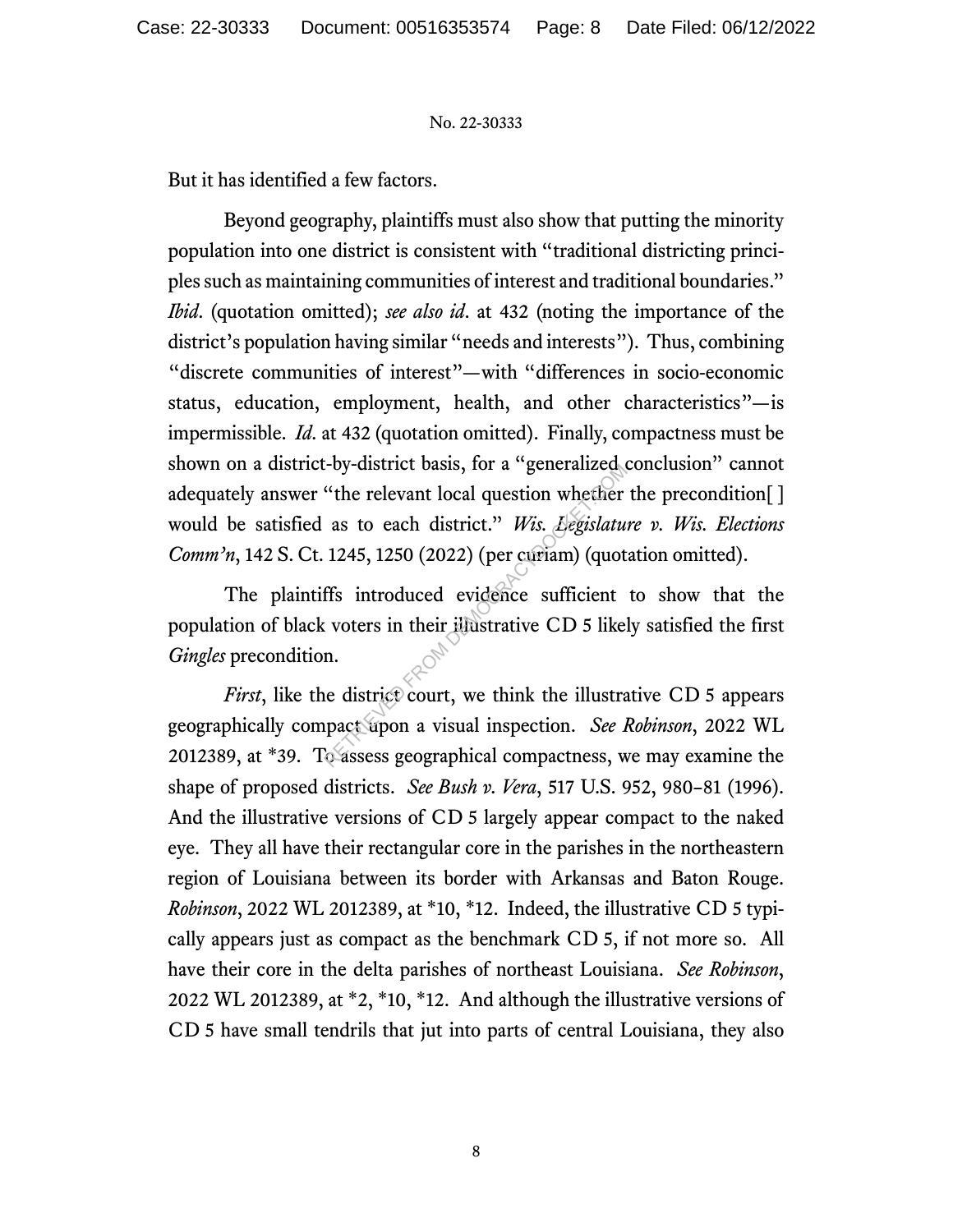eliminate part of a tendril in the benchmark CD 5 that extends deep into southeastern Louisiana, capturing all but one parish that borders Mississippi. *Compare id*. at \*10, \*12, *with id.* at \*2.

The district court, however, also assessed geographic compactness with mathematical measures provided by the plaintiffs' map-drawing experts, William Cooper and Anthony Fairfax. *See id.* at \*35–36. Those experts showed that the districts in their illustrative plans had better Reock, Polsby-Popper, and Convex Hull scores on average than the districts in the benchmark plan. *See id.* at \*36.The problem with that analysis is that it addresses compactness on a plan-wide basis, not a district-by-district basis as the first *Gingles* precondition requires. *Wis. Legislature*, 142 S. Ct. at 1250. Thus, we cannot rely on that evidence to conclude that the minority population in the plaintiffs' proposed district is geographically compact. Even so, our visual inspection of the proposed CD 5 leads us to agree with the district court that the plaintiffs likely showed that it was geographically compact. recondition requires. Wis. Legislature<br>precondition requires. Wis. Legislature<br>rely on that evidence to conclude<br>plaintiffs' proposed district is geogr<br>inspection of the proposed CD 5 lea<br>nat the plaintiffs likely showed t

*Second*, as the district court concluded, the illustrative maps respect traditional redistricting criteria. Both map-drawers testified that they took criteria such as "political subdivision lines, contiguity" and "the Legislature's Joint Rule 21" into account when drawing their maps. *Robinson*, 2022 WL 2012389, at \*10, \*13. Fairfax also said he grouped populations with similar economic demographics together and attempted to keep census designated places together when possible. *Id.* at \*13–14. And Cooper stated that he had declined to draw maps for plaintiffs in the past when doing so would require him to violate traditional redistricting criteria. *Id.* at \*11. The district court found both of those experts credible based on their extensive experience in this area, the analytical quality of their reports, their perceived candor, and their ability to respond to cross-examination persuasively. *Id.* at \*38–39. Thus, their testimony indicates that the districts they drew—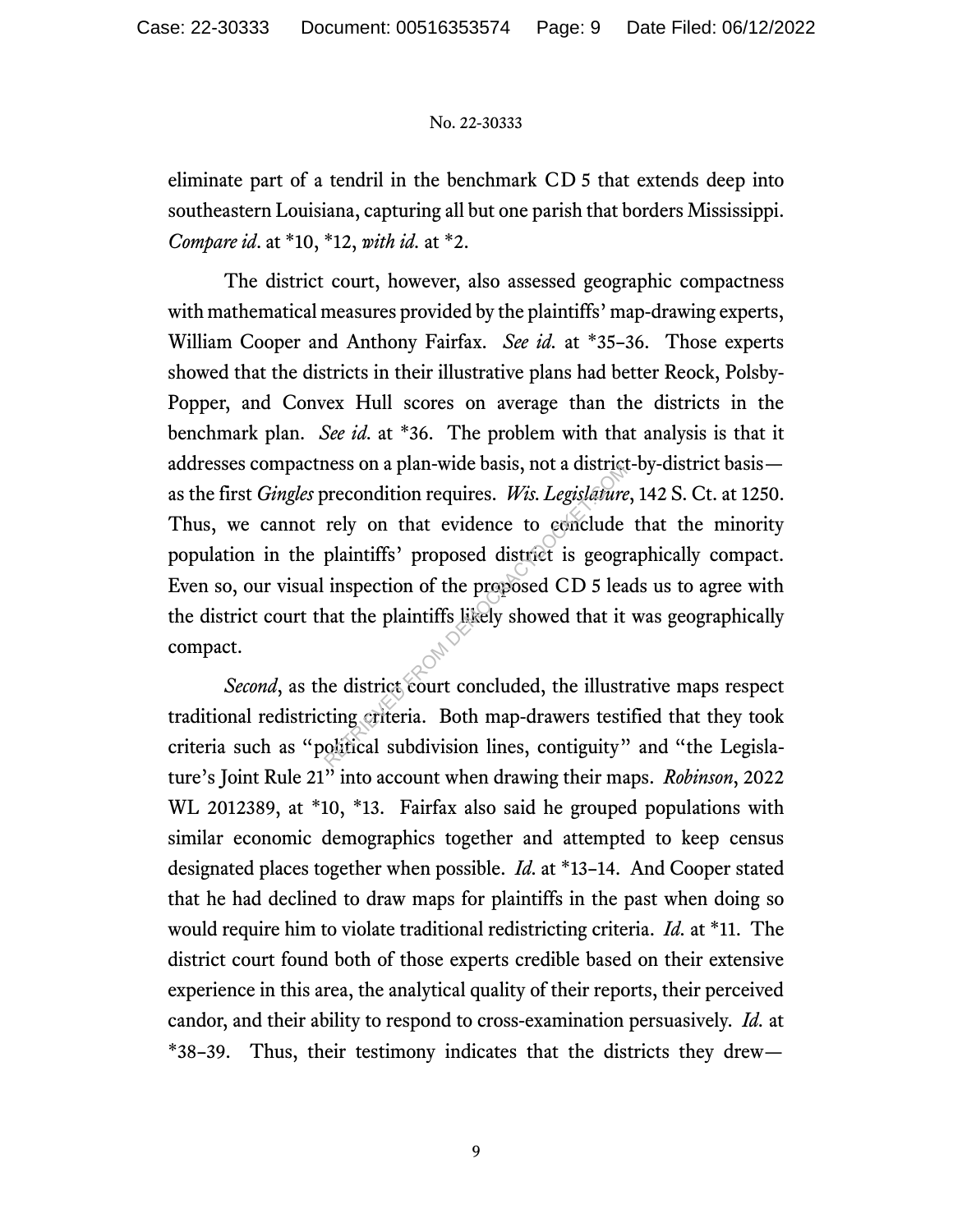including CD 5—are likely consistent with traditional redistricting criteria. Accordingly, the population of black voters in those districts is likely to be reasonably compact as well.

Unfortunately, the district court also made the same mistake here that it did in analyzing geographical compactness—namely, analyzing consistency with traditional redistricting criteria on a plan-wide basis. Specifically, the court corroborated the experts' representations by comparing the number of split political subdivisions in the illustrative and benchmark plans. *See id.* at \*39. But once again, the *Gingles* inquiry relates to specific districts—not redistricting plans as a whole. *Wis. Legislature*, 142 S. Ct. at 1250. The district court thus erred by failing to focus on the compactness of the black population in the plaintiffs' specific proposed districts. Even so, the rest of its analysis is enough to show that the plaintiffs are likely to succeed in showing the first *Gingles* precondition. We thus do not disturb the district court's finding on this point. as a whole. *Wis. Legislature*, 142 s.<br>erred by failing to focus on the compar<br>laintiffs' specific proposed districts.<br>light to show that the plaintiffs are li<br>*ingles* precondition. We thus do not<br>his point.<br>e district co

*Finally*, as the district court concluded, the illustrative CD 5 preserves communities of interest. The plaintiffs introduced extensive lay testimony supporting their claim that the black populations in the illustrative CD 5 were culturally compact. Those witnesses testified that the black populations in those regions share family, culture, religion, sports teams, and the media they consume. *Robinson*, 2022 WL 2012389, at \*15. They also emphasized the educational ties between northeastern Louisiana and the Baton Rouge area, including the fact that many residents of the delta parishes attend college at Southern University in Baton Rouge. *Ibid.* Likewise, they noted that the black voters in those regions share the same economic interests in the petroleum and sugarcane industries. *Id.* at \*16. And all this testimony went unrebutted: The "[d]efendants did not call any witnesses to testify about communities of interest." *Id.* at \*40. Accordingly, we must agree with the district court that the plaintiffs showed that their proposed CD 5 respected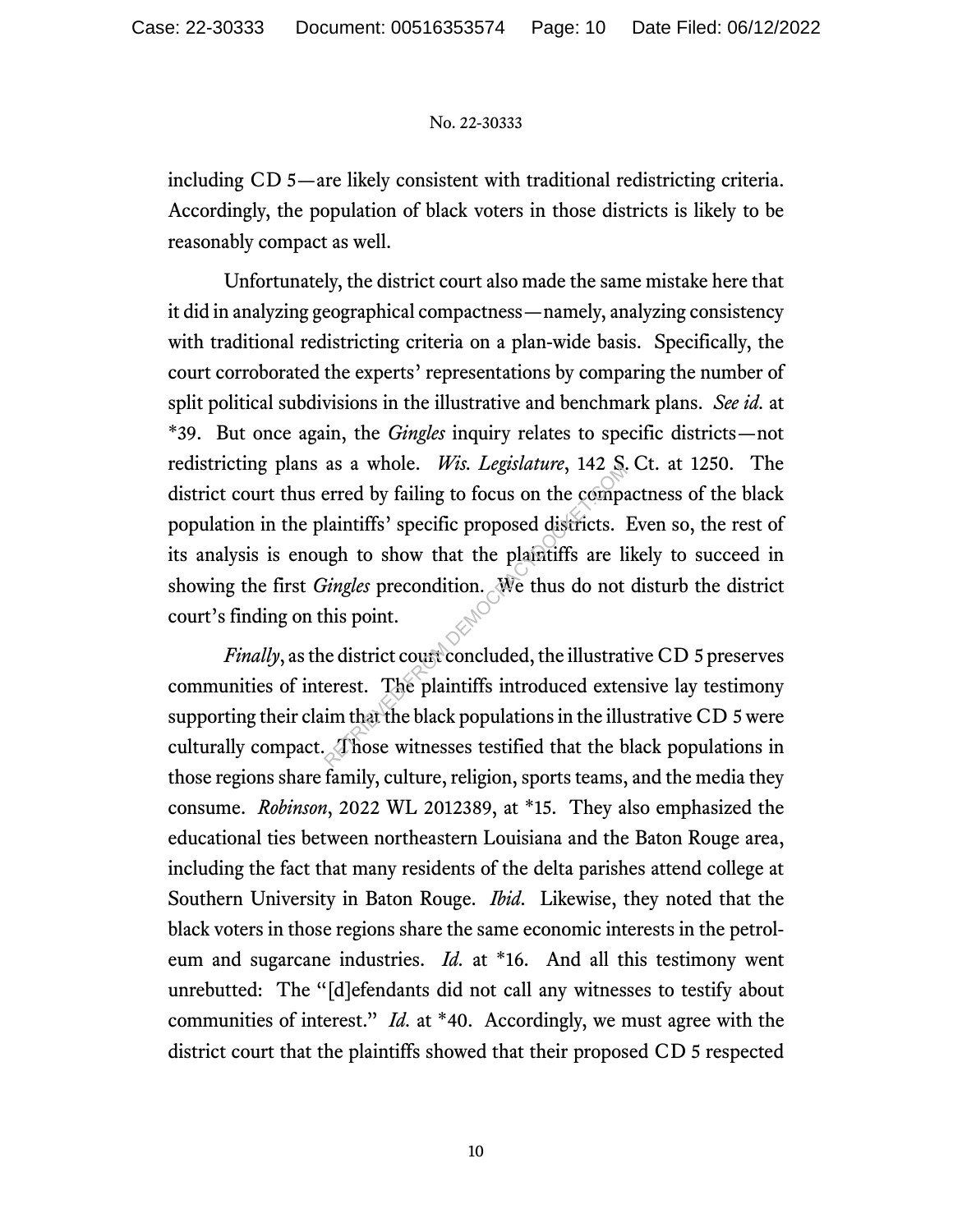communities of interest.

Granted, the plaintiffs' evidence has weaknesses. But at this premerits stage, it is stronger than the evidence produced by the defendants. Again, as the district court observed, the "[d]efendants did not meaningfully refute or challenge Plaintiffs' evidence on compactness"; they instead tried to show racial gerrymandering. *Id.* at \*36. Indeed, actions speak louder than words, and the defendants mention very little of what they introduced before the district court in connection with the compactness inquiry in their motions for a stay. Although that would be grounds enough for us to reject the defendants' position in this posture, we discuss what little evidence the defendants introduced in the interest of showing that the district court's conclusion on compactness was not erroneous despite its analytical errors. That's because the testimony the defendants introduced in the district court only obliquely and unpersuasively supports their claim that CD 5's black population is not compact. In this posture, we discuss what<br>ced in the interest of showing that<br>pactness was not erroneous despite if<br>testimony the defendants introduced<br>unpersuasively supports their claim<br>pompact.<br>fendants' expert Dr. Thomas Bryan<br>

*First*, the defendants' expert Dr. Thomas Bryan observed that the illustrative districting exercised "surgical" precision in splitting Baton Rouge and Lafayette between congressional districts such that the black neighborhoods were included in CD 5. *Id.* at \*17. Those split political divisions tend to show that CD 5 breached a traditional redistricting criterion in those locations and raise the possibility that CD 5 divides communities of interest based in a single municipality. But providing evidence of a minor departure in one area of the district has only limited probative value with respect to the compliance of the district with traditional redistricting criteria *on the whole*. And any implication that the proposed CD 5 splits up communities of interest in Baton Rouge and Lafayette is outweighed by the plaintiffs' direct testimony that the black populations in CD 5 are culturally compact.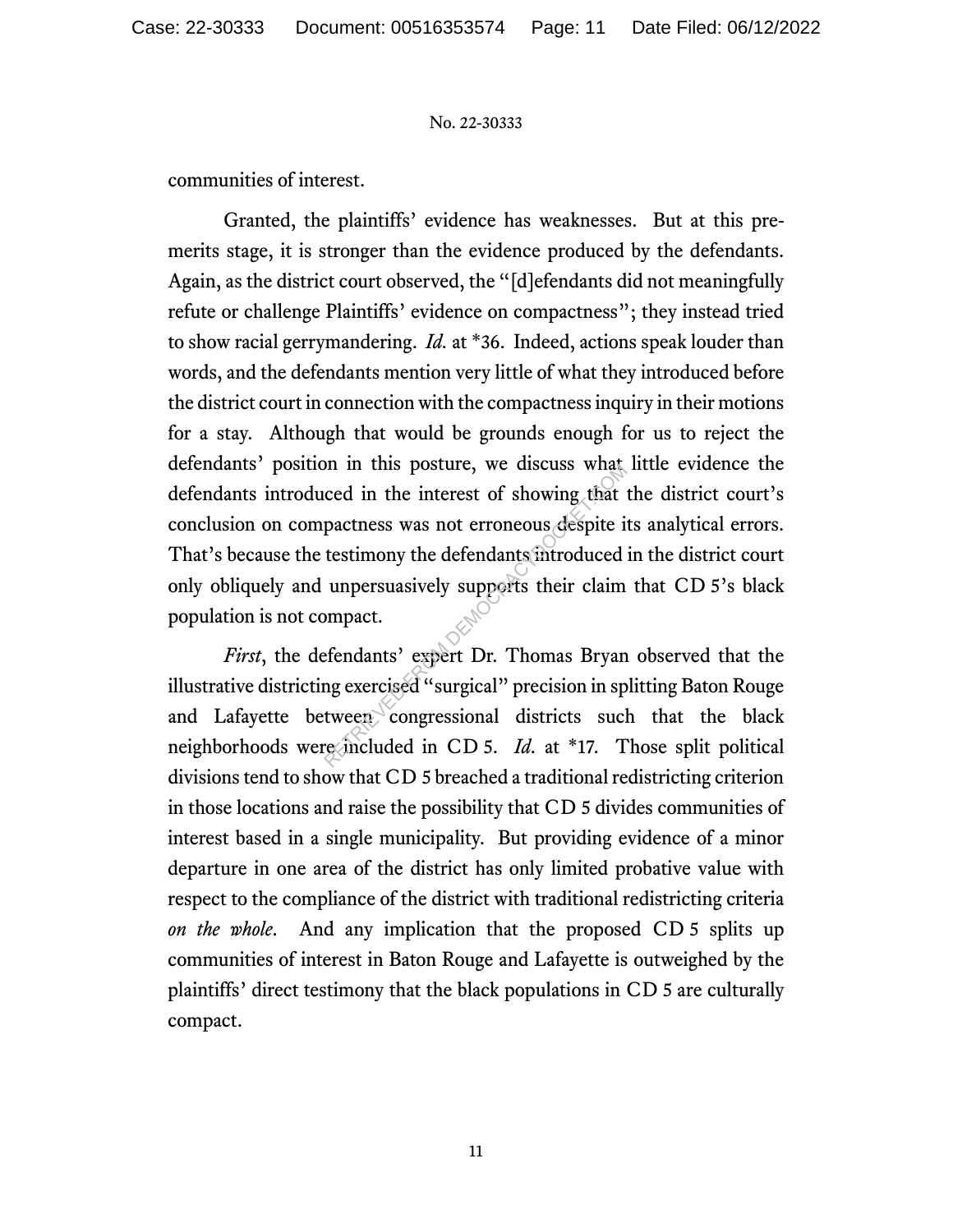*Second*, the defendants' expert Dr. Christopher Blunt introduced evidence relating to simulations of redistricting. Dr. Blunt ran 10,000 simulations of redistricting in Louisiana and concluded that his simulated districts never had a majority of black voters and were more compact than those in the illustrative plans. *Id.* at \*18–19. By his own admission, however, he did not take communities of interest, previous district boundaries, or municipal boundaries into account when programming his simulations. *Id.* at \*19. And as the district court observed, "Dr. Blunt has no experience, skill, training or specialized knowledge in the simulation analysis methodology that he employed to reach his conclusions." *Id.* at \*37. Thus, because of Dr. Blunt's shortcomings as a witness and the fact that his simulations "did not incorporate the traditional principles of redistricting required by law," the district court concluded that "his opinions merit little weight." *Ibid.* In accord with that finding of fact, we discount his opinion as well for whatever purpose it could serve in showing the compactness (or lack thereof ) among the black voting population. witness and the fact that his sind<br>ditional principles of redistricting red<br>luded that "his opinions merit little<br>ding of fact, we discount his opinion a<br>rve in showing the compactness (or la<br>pulation.<br>lefendants' expert D

*Third*, the defendants' expert Dr. M.V. Hood III analyzed the core retention of the districts in the illustrative and benchmark plans. *Id.* at \*19– 20. He testified that the districts in the plaintiffs' illustrative plans including CD 5—had lower core retention on average than the districts in the enacted plan. *Ibid*. But that analysis has little value, for the defendants have not explained why Louisiana's previous districting should be used as a measuring stick for compactness. Accordingly, Dr. Hood's analysis has little value in evaluating whether the plaintiffs satisfied the compactness requirement.

*Finally*, the defendants also introduced the testimony of their expert Dr. Alan Murray, who analyzed the spatial distribution of the black voting age population and the white voting age population in Louisiana. *Id.* at \*20. He concluded that "the Black and White populations in Louisiana are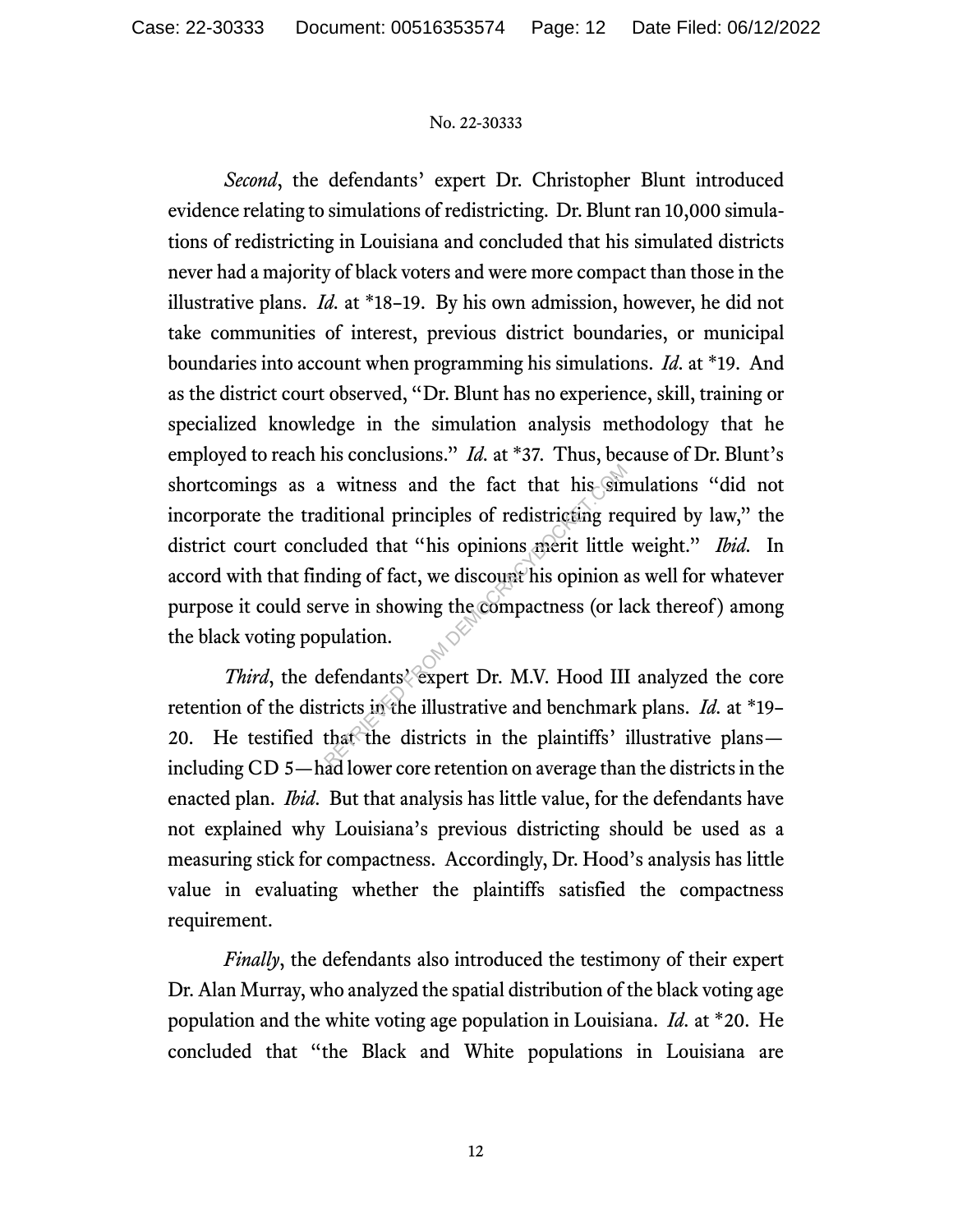heterogeneously distributed" across the state. *Id.* at \*38. But that statewide analysis has limited probative value with respect to the compactness of the black voting population that would reside in plaintiffs' proposed district especially in light of the plaintiffs' direct evidence supporting compactness. Therefore, the district court did not err in giving that analysis little weight.

The arguments that the defendants make on appeal fare no better especially since they have the burden to make a "strong showing" that the district court erred. *Nken*, 556 U.S. at 434. *First*, they say that CD 5 spans long distances. Landry Mot. at 21–22; Ardoin Mot. at 8; Schexnayder Mot. at 13. But they do not explain why those distances are too great—especially for rural regions such as the delta parishes included in  $CD$  5. Indeed, it is not unusual for districts in rural parts of Louisiana to span such distances. Accordingly, that observation does not displace the district court's conclusion that plaintiffs had satisfied the compactness inquiry.

*Second*, the defendants say that the plaintiffs' proposal combines populations of voters that are not culturally compact. *See LULAC*, 548 U.S. at 430–35. The Attorney General maintains that the plaintiffs "reach[ed] out to grab small and apparently isolated minority communities" to pack into CD 5 by stretching some of their illustrative districts down to Lafayette and Baton Rouge, splitting those cities and including only black neighborhoods in CD 5. *See* Landry Mot. at 17–21 (quoting *LULAC*, 548 U.S. at 433). The Secretary of State also observes that the illustrative CD 5 combines rural populations in northern Louisiana with urban populations in Baton Rouge, which have distinct interests. Ardoin Mot. at 8. But Dr. Bryan made the same observations before the district court, and we reject these arguments here for the same reasons. That evidence only moderately weighs against a finding of compactness, and it is outweighed by the evidence plaintiffs introduced in favor of that finding. The as the delta parishes included in CD<br>ts in rural parts of Louisiana to sp<br>observation does not displace the<br>intiffs had satisfied the compactness in<br>defendants say that the plaintiffs'<br>rs that are not culturally compac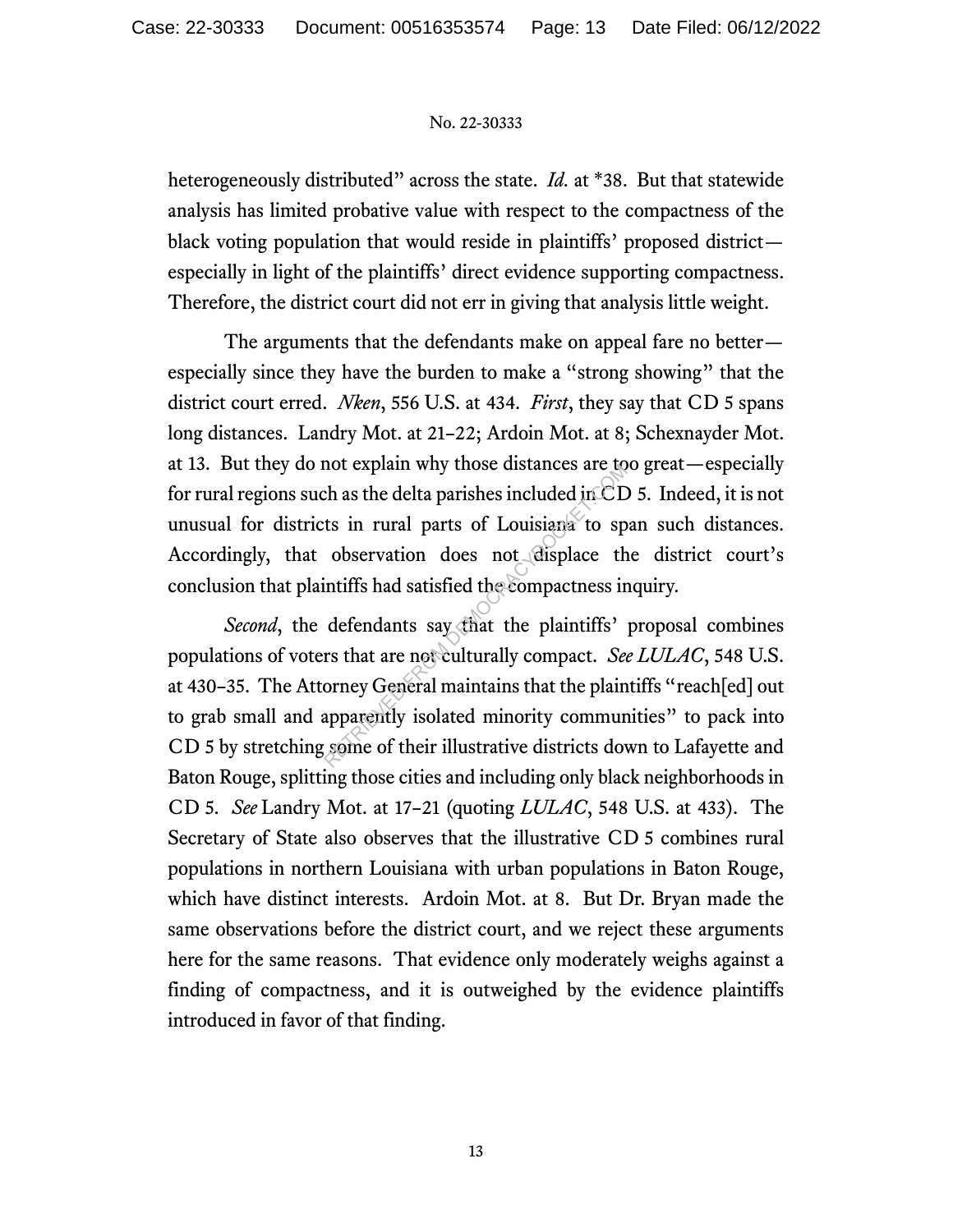*Finally*, the defendants claim that the district court analyzed only the compactness of the plaintiffs' proposed districts when it should have analyzed the compactness of the black population instead. Landry Mot. at 22–23; Ardoin Mot. at 8. The district court, the defendants observe, credited the plaintiffs' expert testimony that their districts were more compact on average throughout the state. Landry Mot. at 22–23; Ardoin Mot. at 8. As we have explained, we agree that was error (although for a different reason).<sup>4</sup> But once again, we conclude that that error is not fatal to the district court's overall finding that plaintiffs have shown that the black voting population in CD 5 is likely to be compact.<sup>5</sup>

In sum, the plaintiffs have much to prove when the merits are ultimately decided. But our review is limited by the evidence and arguments that defendants chose to present in the district court and on appeal, with the burden on the defendants to show that a stay is appropriate. *Nken*, 556 U.S. at 434. When we consider the record as the parties have developed it, the defendants have not shown they are likely to succeed on the merits of their appeal. Per plaintiffs have much to prove wh<br>But our review is limited by the evide<br>ose to present in the district court and<br>ndants to show that a stay is appropria<br>consider the record as the parties have<br>t shown they are likely t

<sup>4</sup> It is a correct statement of law to say that the compactness of the minority population—not the proposed district—is what matters for the first *Gingles* precondition. *LULAC*, 548 U.S. at 433. But the geographic compactness of a district is a reasonable proxy for the geographic compactness of the minority population *within* that district, which is one factor in the compactness inquiry.

<sup>5</sup> The Attorney General also complains that the plaintiffs ran their calculations using an incorrect measure of the size of the black population and that their proposed districts barely qualify as majority-black districts. *See* Landry Mot. at 16–17. But we have already explained why the plaintiffs' measure is consistent with Supreme Court precedent. And if their measure is accurate, then the fact that their proposed districts have only small majorities of black voters does not prevent them from satisfying the first *Gingles* precondition.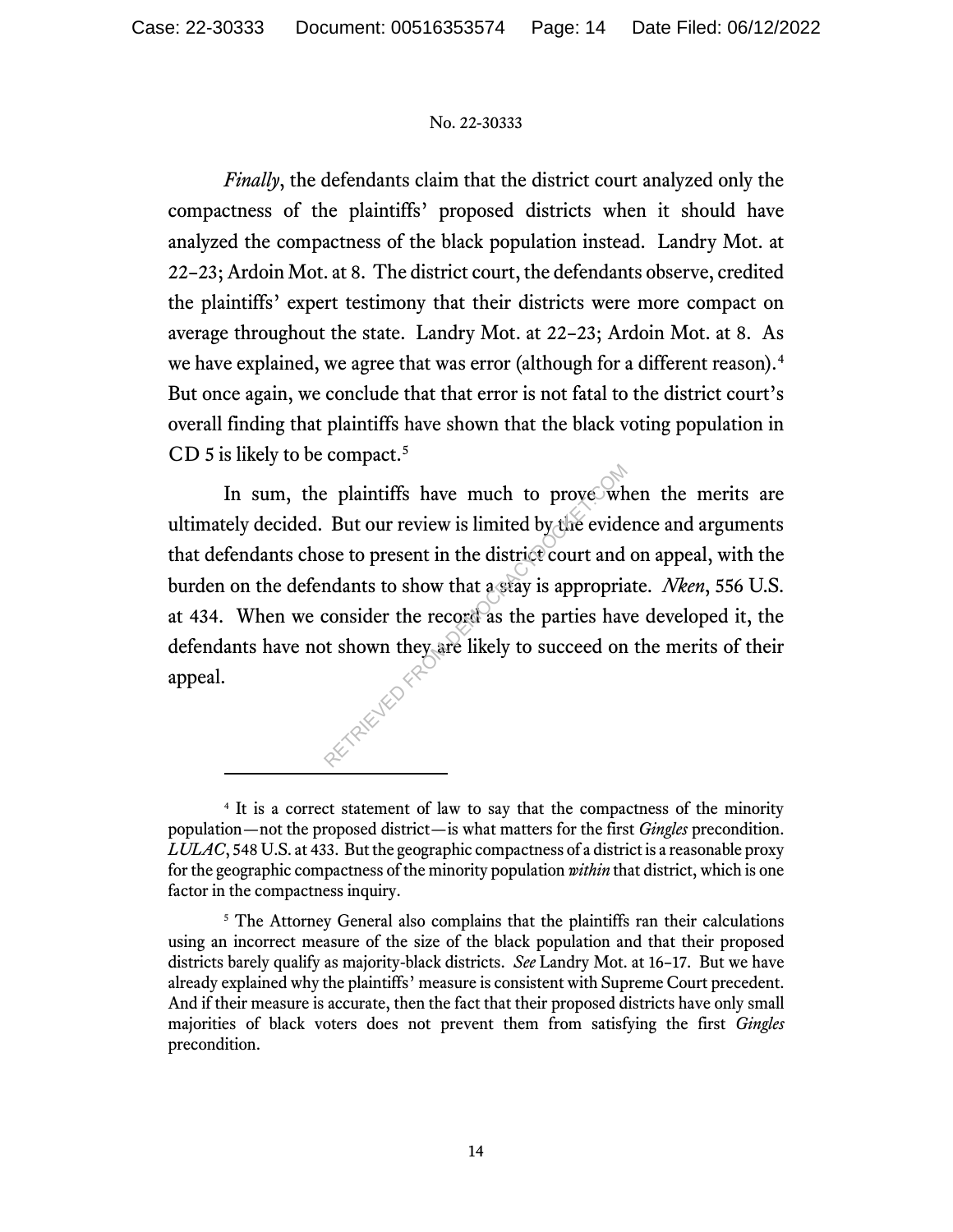C.

The defendants further suggest that they will succeed on the merits because the "Plaintiffs' illustrative plans are plainly racial gerrymanders." Ardoin Mot. at 5; *see also* Schexnayder Mot. at 13, Landry Mot. at 23. Race was undoubtedly a factor in the drawing of the illustrative maps. But, as the district court noted, racial consciousness in the drawing of illustrative maps does not defeat a *Gingles* claim. And even if it did, the defendants have not shown that the plaintiffs' maps prioritized race so highly as to commit racial gerrymandering, or that complying with the district court's order would require the Legislature to adopt a predominant racial purpose.

Racial gerrymandering is prohibited by the Equal Protection Clause of the Fourteenth Amendment. *Shaw v. Reno*, 509 U.S. 630, 642 (1993). A state racially gerrymanders when it assigns its citizens to legislative districts based on their race, such that "one district [contains] individuals who belong to the same race, but who are otherwise widely separated by geographical and political boundaries, and who may have little in common with one another but the color of their skin." *Id.* at 647. The Supreme Court has, however, recognized high bars to challenging supposed racial gerrymanders. For a legislative map to constitute a racial gerrymander, a challenger must show that race was the "predominant factor" in its design, such that "the legislature subordinated traditional race-neutral districting principles, including but not limited to compactness, contiguity, and respect for political subdivisions or communities defined by actual shared interests, to racial considerations." *Miller v. Johnson*, 515 U.S. 900, 916 (1995). e to adopt a predominant ractar purpor<br>mandering is prohibited by the Equal F<br>endment. *Shaw v. Reno*, 509 U.S. 630,<br>rrs when it assigns its citizens to legislar<br>that "one district [contains] individual<br>are otherwise widel

The defendants point out that the illustrative maps presented by the plaintiffs were drawn with race in mind. Cooper, a key expert relied on by plaintiffs to meet the first prong of *Gingles*, freely admitted that the plaintiffs had "specifically asked" him to draw maps with two minority-majority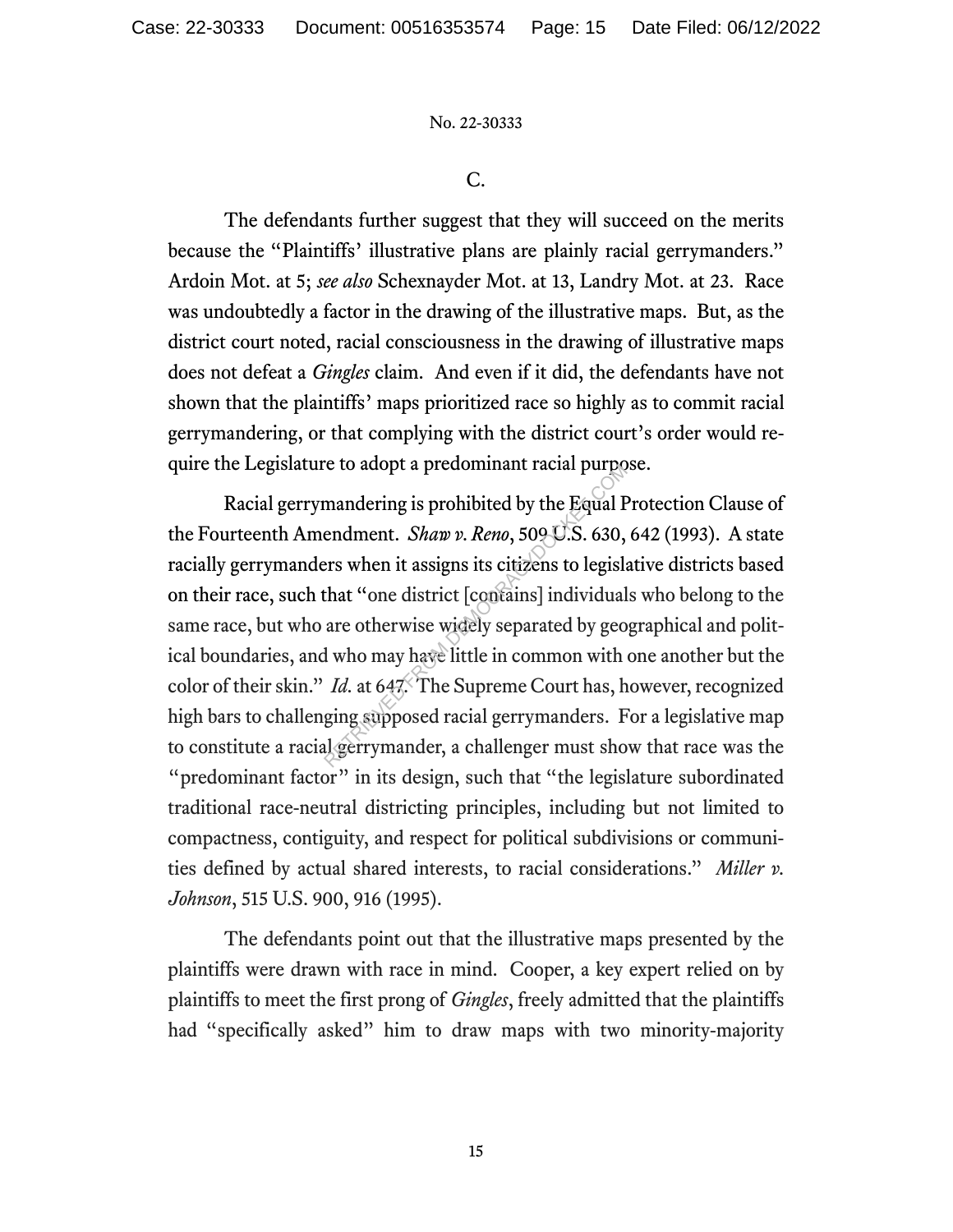districts.6 *Robinson*, 2022 WL 2012389, at \*47. And as noted above, the maps proposed by the plaintiffs featured districts that, the defendants say, split cities and encompass geographically divergent communities. The defendants also point to the work of their own experts, including Dr. Blunt, who ran thousands of random simulations but was unable to produce any black-majority districts. *Id.* at \*18.

But despite that evidence, the defendants have not overcome the district court's factual findings indicating that the illustrative maps are not racial gerrymanders. Cooper and the plaintiffs' other key expert, Anthony Fairfax, both testified that, while they considered race, they did not subordinate race to other redistricting criteria, and the district court deemed that testimony credible. *Id.* at \*47. As explained above, both experts weighed racial considerations alongside traditional factors such as communities of interest and respect for political subdivisions. On the other hand, the defendants' experts often ignored those same traditional factors. That omission, along with other shortcomings of expertise and demeanor, led the district court to deem the testimony of the defendants' experts on the question of predominant racial purpose to be"poorly supported," *id.* at \*36, "merit[ing] little weight," *id.* at \*37, and "unilluminating," *id.* at \*38. while they considered race, they did a<br>ng criteria, and the district court deen<br>As explained above, both experts we<br>raditional factors such as communitie<br>ubdivisions. On the other hand, the communitie<br>same traditional fac

Neither are the plaintiffs' proposed maps so bizarrely shaped as to be "unexplainable on grounds other than race." *Shaw*, 509 U.S. at 643 (quoting *Vill. of Arlington Heights v. Metro. Hous. Dev. Corp.*, 429 U.S. 252, 266 (1977)). As explained above, other factual findings by the district court, based on expert and lay testimony presented by the plaintiffs, indicate that the boundaries of the illustrative maps have at least some basis in traditional districting

<sup>6</sup> Cooper's "admission" is unsurprising because determining whether another majority-minority district can be drawn consistent with traditional districting principles is the purpose of a *Gingles* claim.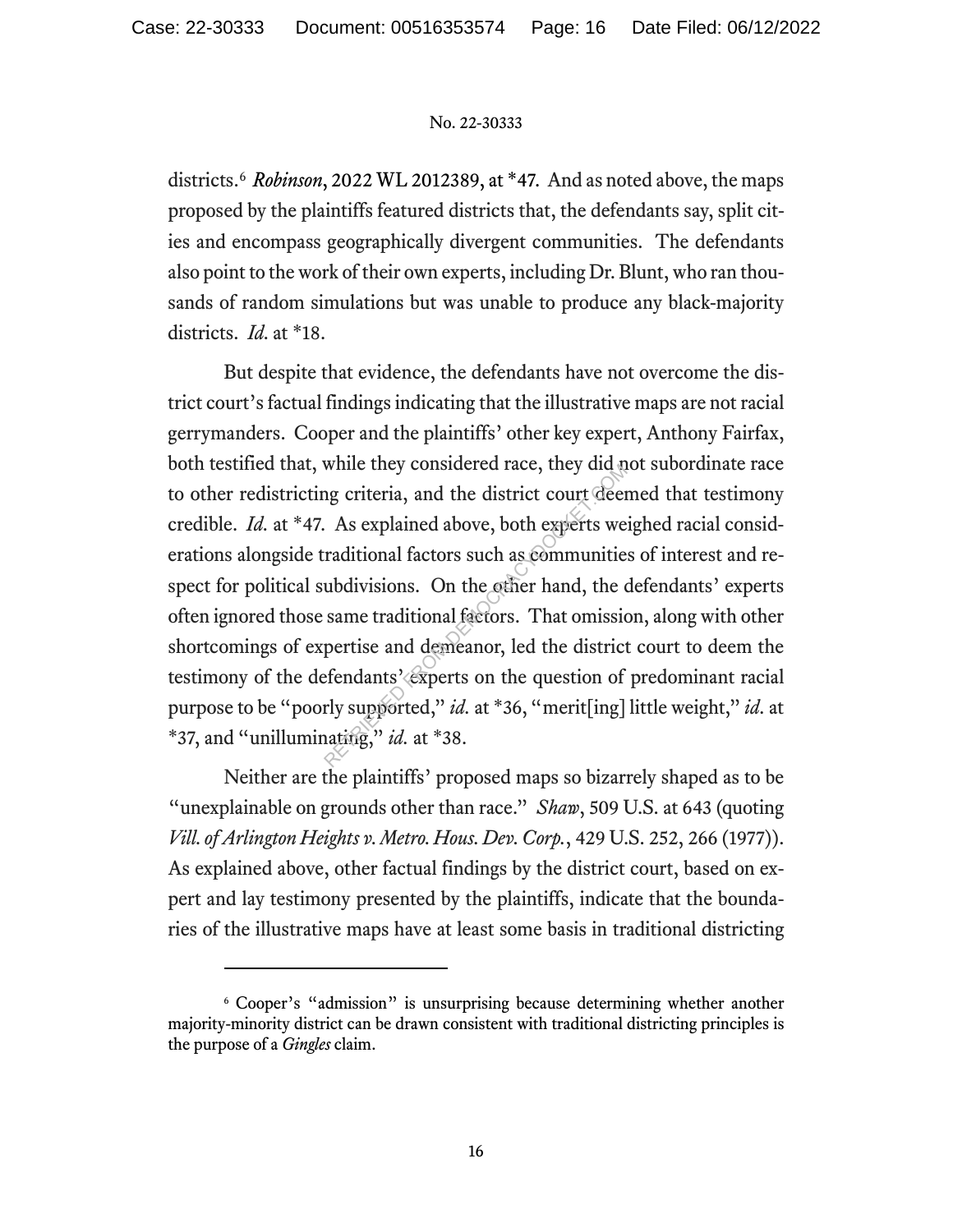principles such as communities of interest. The proposed districts also tend to be as geographically compact as the current map, and neither our visual inspection nor the defendants' analysis indicates that any districts are particularly unnatural. Though the plaintiffs considered race, the defendants have not shown that that consideration predominated over more traditional redistricting principles. The inference of racial intent is an intensely factual process, *see Arlington Heights*, 429 U.S. at 266, and the unchallenged findings of the district court foreclose the defendants' contention that the plaintiffs' illustrative maps are racial gerrymanders.

Moreover, even if the plaintiffs had engaged in racial gerrymandering as they drew their hypothetical maps, it would not follow that the Legislature is required to do the same to comply with the district court's order. Illustrative maps are just that—illustrative. The Legislature need not enact any of them. For similar reasons, we have rejected the proposition that a plaintiff's attempt to satisfy the first *Gingles* precondition is invalid if the plaintiff acts with a racial purpose. *See Clark v. Calhoun Cnty.*, 88 F.3d 1393, 1406–07 (5th Cir. 1996).7 ven it the plannins had engaged in radio<br>sypothetical maps, it would not follow<br>e same to comply with the district courned that<br>mat—illustrative. The Legislature ne<br>easons, we have rejected the propositi<br>he first *Gingles* 

The plaintiffs have proposed several alternative maps, and the Legislature has previously considered maps that would create two minority-majority districts. *Robinson*, 2022 WL 2012389, at \*5. The Legislature will be free to consider all those proposals or come up with new ones and to weigh whatever factors it chooses alongside the requirements of *Gingles*. The task will no doubt be difficult, but the Legislature will benefit from a strong

<sup>&</sup>lt;sup>7</sup> Contrary to the Attorney General's position, that holding has not been overruled by the Supreme Court's observation that *Gingles* plaintiffs must demonstrate that their proposed districts will perform to elect minority-preferred candidates. *See Abbott v. Perez*, 138 S. Ct. 2305, 2332 (2018); *Harding v. Cnty. of Dallas*, 948 F.3d 302, 309–11 (5th Cir. 2020).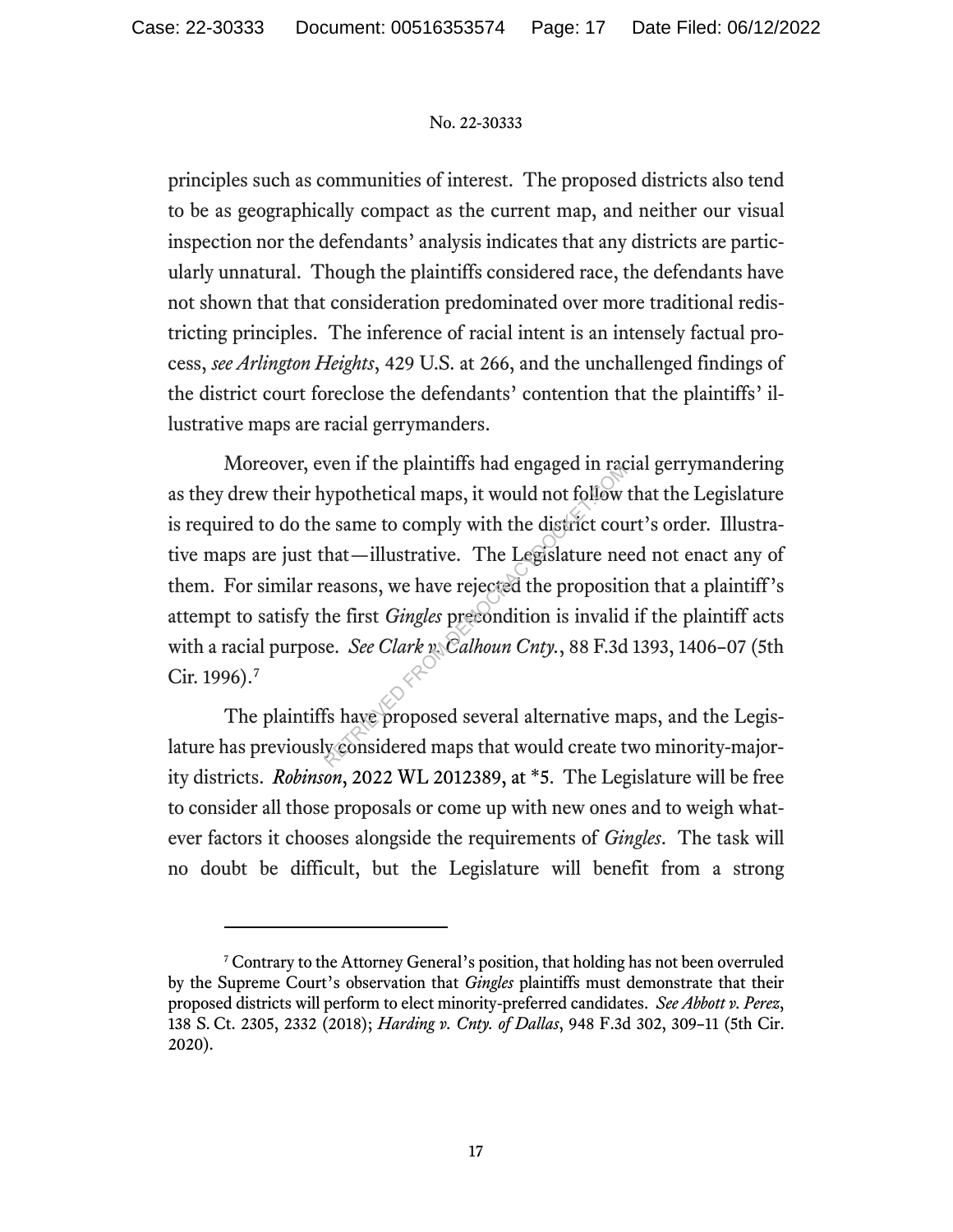presumption that it acts in good faith. *See Miller*, 515 U.S. at 915.

The defendants observe that all the plaintiffs' maps have one feature in common: They combine "East Baton Rouge [Parish] with the Delta Parishes." Schexnayder Reply at 6. They claim that the first *Gingles* precondition cannot be satisfied without that feature, but that its "racial design" is "clear." *Ibid.* Yet as we have explained, the plaintiffs advanced race-neutral reasons supporting that combination, and the district court accepted them. Moreover, it does not necessarily follow that, for a *Gingles* claim to succeed, there must be more than one way to draw a compliant, non–racially gerrymandered district. The plaintiffs have shown that it is possible to draw a second *Gingles* district while giving due weight to traditional redistricting criteria; that is enough.

We do not rule out that a *Gingles* showing transparently dependent on racial gerrymandering might fail under *Gingles*'s totality-of-the-circumstances assessment. *Gingles*, 478 U.S. at 43; Schexnayder Reply at 5–6. But where, as here, the district court's findings suggest that racial gerrymandering is far from inevitable, that doctrine presents no obstacle to orders like the one issued by the district court. The plantins have shown that it is positive in the giving due weight to traditional<br>alle out that a *Gingles* showing transpare ring might fail under *Gingles*'s total.<br>*Gingles*, 478 U.S. at 43; Schexnayde district court'

The defendants and their *amici* are not the first to point out that the doctrine of racial gerrymandering exists in some tension with *Gingles*. Weigh race too heavily and a legislature risks violating the Constitution; weigh it too lightly and a legislature risks violating the VRA. *See, e.g.*, *Perez*, 138 S. Ct. at 2315. Legislators who are found to have racially gerrymandered often insist that they were merely seeking to comply with *Gingles*. *See, e.g.*, *Cooper v. Harris*, 137 S. Ct. 1455, 1468–69 (2017). But that friction remains part of the law, and it is not for us to resolve. If the plaintiffs' *Gingles* showing is invalid because of racial gerrymandering, it is difficult to see how any *Gingles* showing could be successful. *Gingles* remains good law, and so the defendants have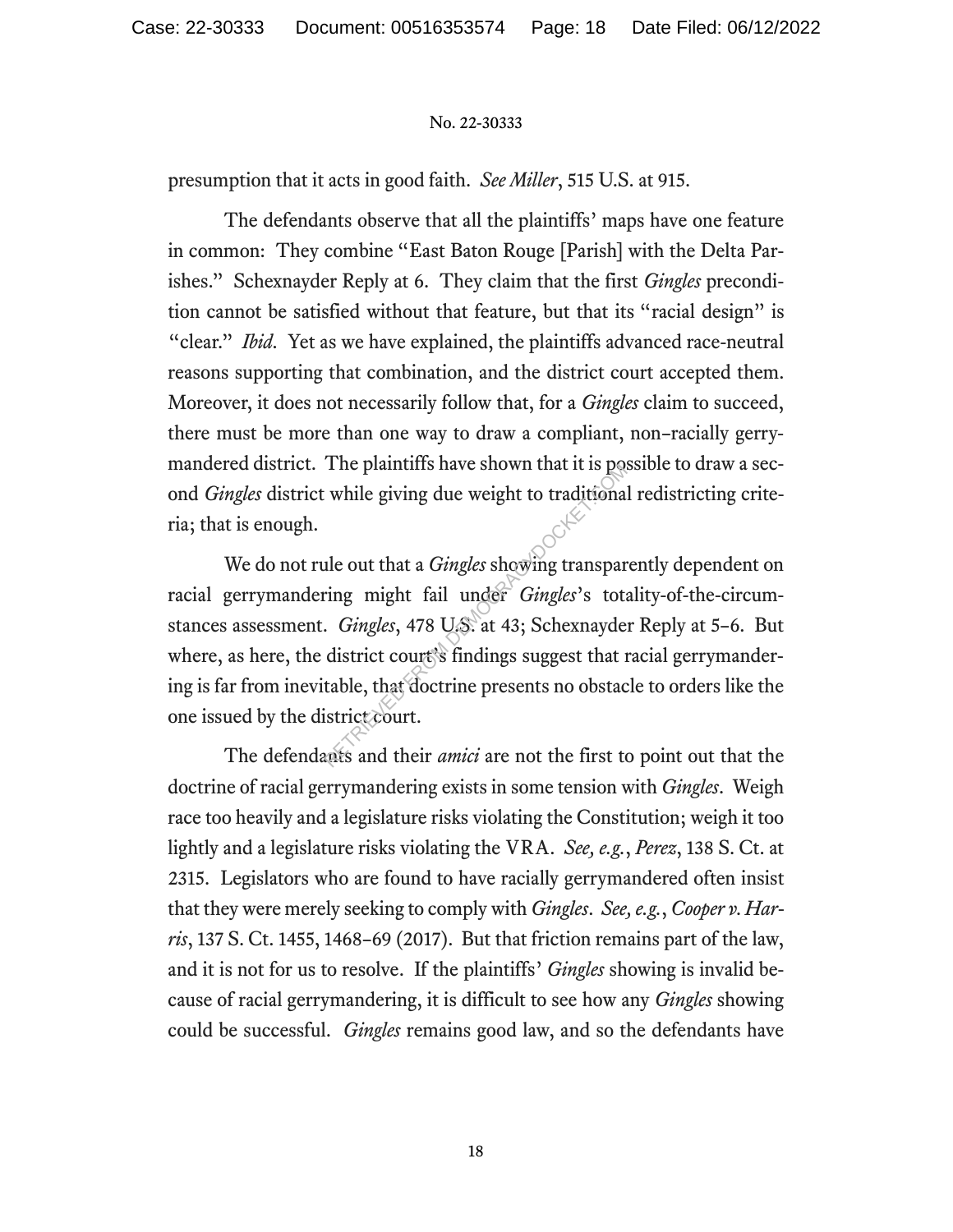not shown that they are likely to succeed on that basis.

#### D.

The defendants' final merits challenge concerns the third *Gingles* precondition. Plaintiffs seeking to compel states to create more majority-minority districts must show that "the white majority votes sufficiently as a bloc to enable it . . . usually to defeat the minority's preferred candidate." *Gingles*, 478 U.S. at 51. The plaintiffs must show that such bloc voting would be present in the *challenged* districting plan. *Harris*, 137 S. Ct. at 1470; *LULAC*, 548 U.S. at 427; *Growe v. Emison*, 507 U.S. 25, 40 (1993). And that conclusion must be true for voters in a particular location; recall that a "generalized conclusion" cannot adequately answer "the relevant local question whether the preconditions would be satisfied as to each district." *Wis. Legislature*, 142 S. Ct. at 1250 (quotation omitted).

So the question posed by the third *Gingles* precondition is concrete: If the state's districting plan takes effect, will the voting behavior of the white majority cause the relevant minority group's preferred candidate "usually to be defeated"? *Covington v. North Carolina*, 316 F.R.D. 117, 171 (M.D.N.C. 2016) (three-judge court) (emphasis omitted), *aff'd*, 137 S. Ct. 2211 (2017) (mem.). Although the answer will likely depend in some measure on the number of white voters who buck racial trends and vote for the minority-preferred candidate, the proportion of these so-called "crossover" votes is not directly relevant. Instead, white crossover voting is indirectly relevant because it influences the outcome of elections and, therefore, what really matters for the third *Gingles* precondition: whether minority-preferred candidates would usually lose under the challenged plan. *See, e.g.*, *Westwego Citizens for a Better Gov't v. City of Westwego*, 946 F.2d 1109, 1119 (5th Cir. 1991). The equately answer "the relevant local quare equately answer "the relevant local quare equately answer" the relevant local district." In ation omitted).<br>
ion posed by the third *Gingles* precond may plan takes effect, wil

The district court concluded that, without a new majority-minority district, white bloc voting would prevent black voters who satisfy the first and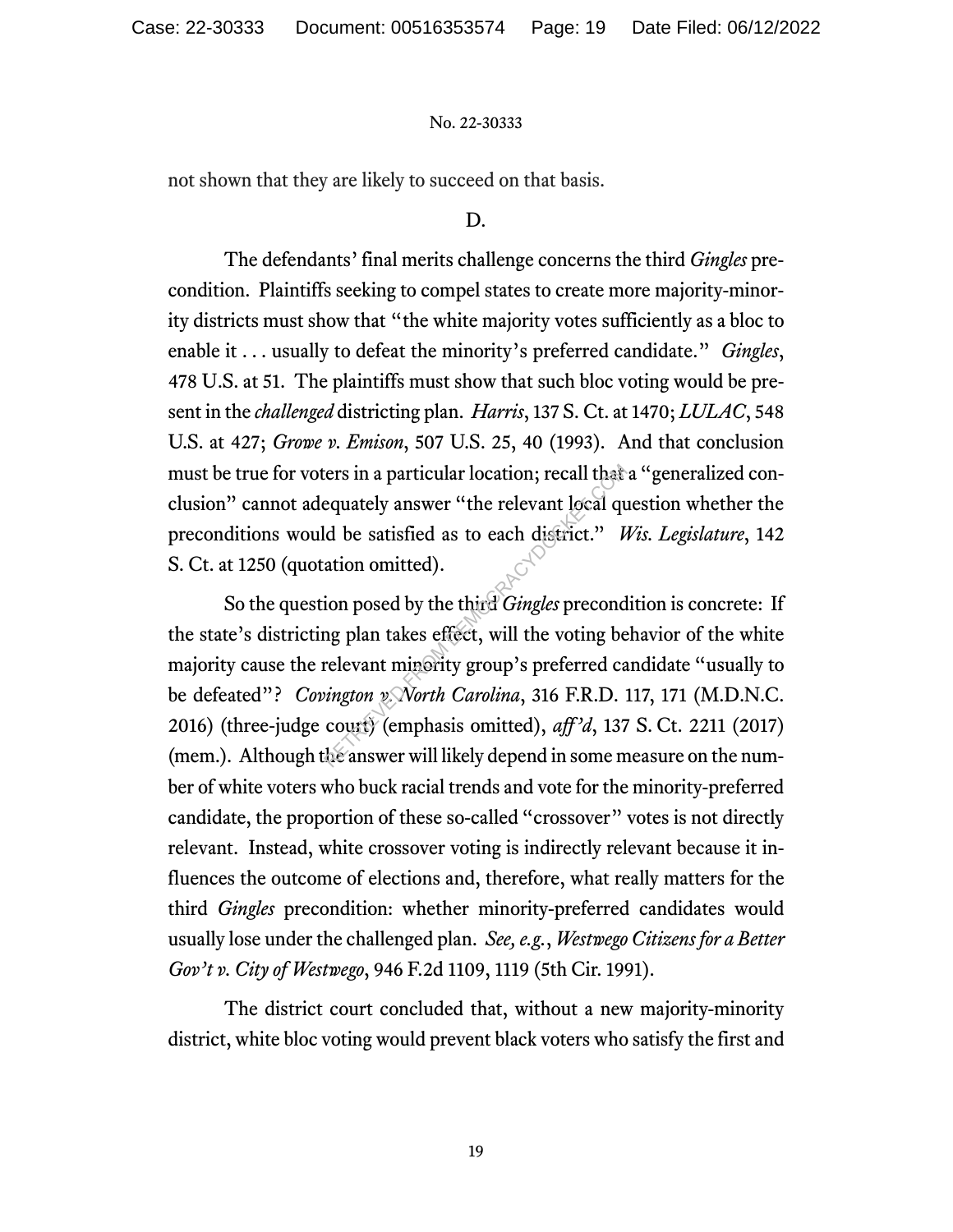second *Gingles* preconditions from electing their preferred candidates. *Robinson*, 2022 WL 2012389, at \*50–51. The court primarily relied on the plaintiffs' two experts, who explained that, despite some white crossover voting, "no Black-preferred candidate" had won a statewide or congressional race in the elections they examined except in CD 2, the preexisting majority-minority district. *Id.* at \*50. And it dismissed the testimony of the defendants' experts, who pointed to some examples where whites did not vote as a bloc or where black voters would have been able to elect the candidates of their choice if the proposed maps had been in place. *Id.* at \*50–51. It reasoned that those experts' examples were based on a single, unusual election—the 2020 Presidential Contest—and relied on "limited data" or "outlier[s]," unlike the analyses offered by the plaintiffs' experts. *Id.*

Whether bloc voting will usually defeat black voters' attempts to elect their preferred candidates is a question of fact. *Rangel v. Morales*, 8 F.3d 242, 245 (5th Cir. 1993). Nevertheless, we review *de novo* the district court's application of the legal standard for bloc voting. The plaintiffs' experts. *Id.*<br>
Composition of the plaintiffs' experts. *Id.*<br>
Composition of the plaintiffs' experts. *Id.*<br>
Revertheless, we review *de novo* the<br>
distandard for bloc voting.<br>
Local standard for bloc voti

The defendants challenge that application. They say the "district court failed to ask the correct legal question." Schexnayder Mot. at 11. And they claim that the plaintiffs "failed to prove, or even address," the question of whether white crossover voting was "legally significant," which is to say that it would normally cause minority voters' preferred candidates to lose. *Id*. at 8–9 (quotation omitted). In their telling, the plaintiffs' experts established only that "black voters and white voters voted differently." *Id*. at 9 (quotation omitted).

We disagree. The district court framed the legal question correctly. Although it discussed crossover voting, it explained that "crossover voting was *inherently* included in" the plaintiffs' experts' analysis. *Robinson*, 2022 WL 2012389, at \*51 (emphasis added). It concluded that "the levels [of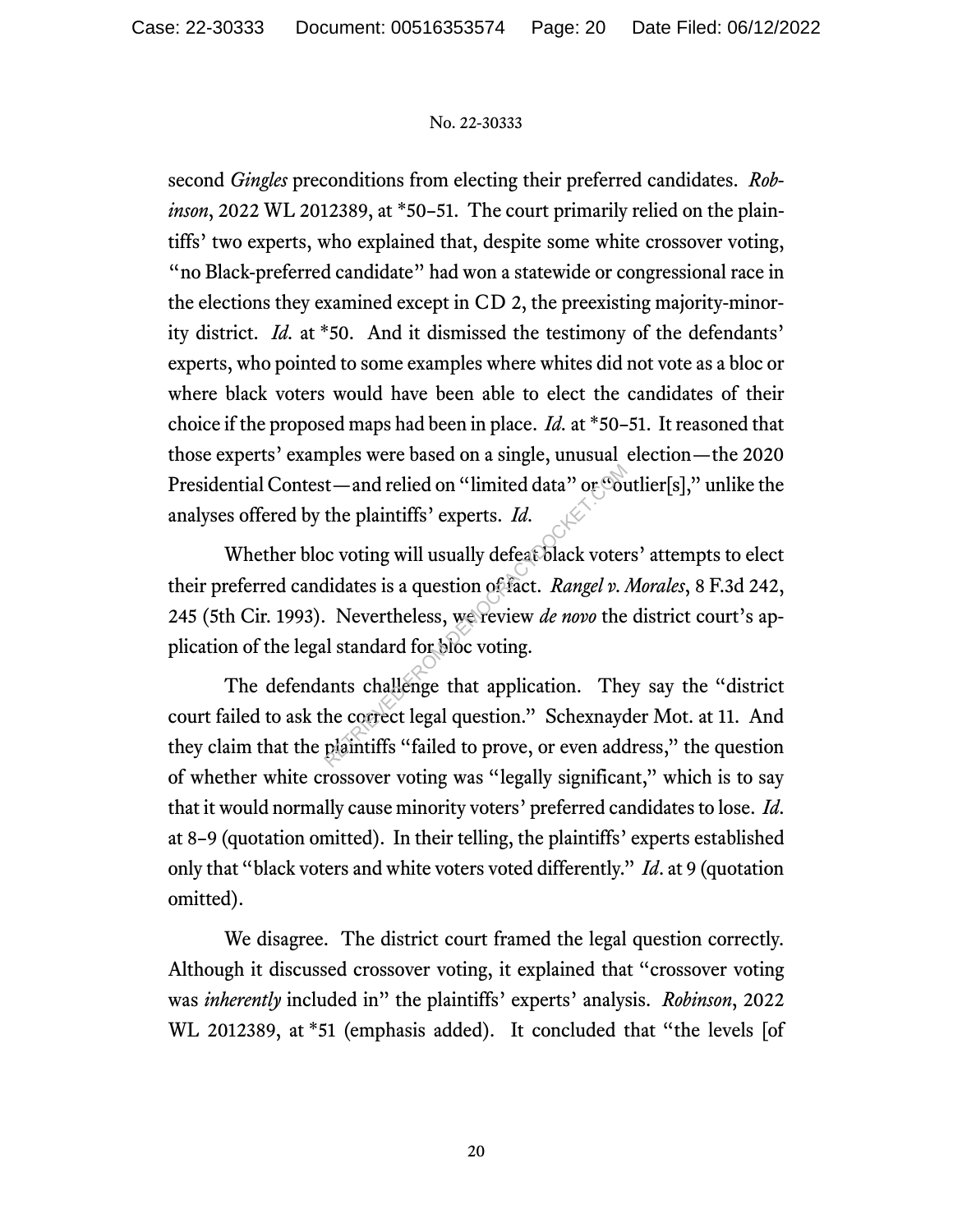crossover voting the experts] found were insufficient to swing the election for the Black-preferred candidate in any of the contests they examined." *Id.* In other words, the district court relied on the experts' analysis to answer the right question: whether black voters' preferred candidates could *win* the proposed district under the enacted maps. *Contra* Schexnayder Reply at 3. And the plaintiffs' experts tailored their analysis to that question. They considered the outcomes of elections, not the abstract behavior of voters by race. *Robinson*, 2022 WL 2012389, at \*50.8

Next, the defendants claim that *Covington* supports their position. Schexnayder Mot. at 8–12; Schexnayder Reply at 3. They correctly observe that the question under *Covington* is whether, without a VRA remedy, the minority voters' preferred candidate will usually lose. 316 F.R.D. at 170-71. But the defendants then explain that this case is like *Covington* because all experts acknowledge that some parts of Louisiana enjoy significant white crossover voting. Schexnayder Mot. at 10–11. at 8-12; Schexhayder Reply at 3. The<br>
mder *Covington* is whether, without a<br>
eferred candidate will usually lose. 31<br>
then explain that this case is like *Co*<br>
ge that some parts of Louisiana enjo<br>
chexnayder Mot. at 10-

That contention loses the plot. As the defendants themselves have explained, crossover voting is not relevant *per se*; it is relevant only for its effect on the *outcome* of elections.<sup>9</sup> Crossover voting in unspecified locations

<sup>8</sup> As we did in the context of the first *Gingles* precondition, we reiterate that what matters for the third *Gingles* precondition is whether black voters *in the proposed district* could elect the candidates of their choice under the challenged districting, not whether black voters in all parts of the state could. *See Wis. Legislature*, 142 S. Ct. at 1250. Thus, the experts' analysis of white bloc voting statewide was not strictly relevant. But those experts also analyzed voting behavior "in the enacted plan districts that would contribute voters to an additional Black opportunity congressional district." *Robinson*, 2022 WL 2012389, at \*50. Accordingly, their analysis is enough to support the district court's conclusion that the plaintiffs were likely to succeed on their claims—especially given the defendants' weak evidence and the deference we owe to the district court.

<sup>9</sup> *See* Schexnayder Reply at 1 ("The [third precondition] question does not turn on ʻany' crossover voting but on *whether it is sufficiently robust that ʻa VRA remedy' is unnecessary to ensure equal opportunity*." (emphasis added)).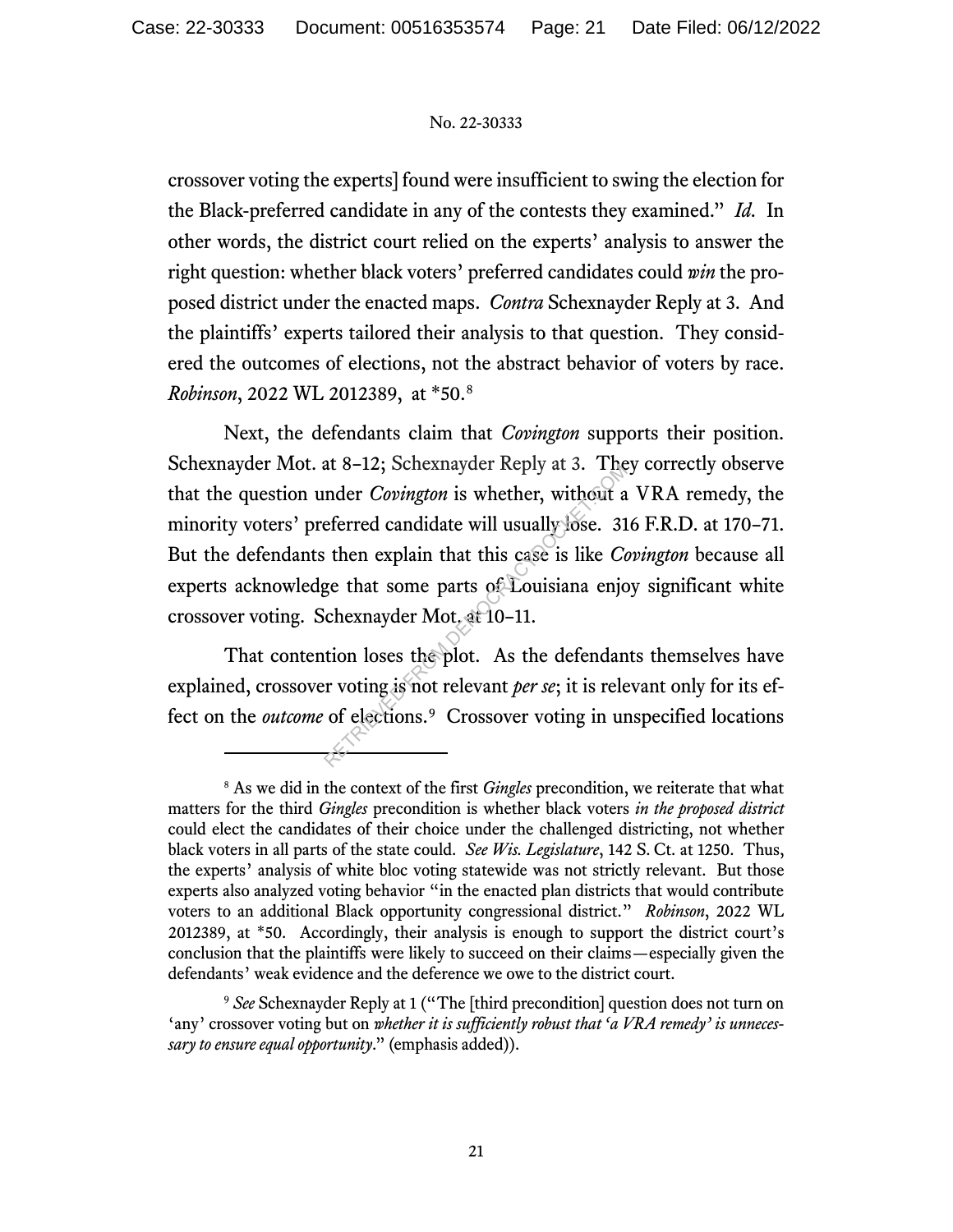that can range as high as "26%," Schexnayder Mot. at 11, is not enough to defeat the district court's conclusions about the likely future outcomes of elections. Doing so would require more persuasive evidence that reveals the likely outcomes in elections in a particular district at issue. *See Wis. Legislature*, 142 S. Ct. at 1250.

Even less relevant is the defendants' observation that a hypothetical district could elect black-preferred candidates with as little as 40% BVAP. Landry Mot. at 25–26; Schexnayder Mot. at 11; *see* Schexnayder Reply at 3. That observation fails to account for the third *Gingles* precondition's focus on the *actual* challenged districting. *Harris*, 137 S. Ct. at 1470; *LULAC*, 548 U.S. at 427; *Growe*, 507 U.S. at 40. As the plaintiffs observe, it would be bizarre if a state could satisfy its VRA obligations merely by pointing out that it could have—but did not—give minority voters an opportunity to elect candidates of their choice without creating a majority-minority district. Robinson Response at 16. To the extent that the defendants intend to contest the district court's factual findings, this observation is inadequate to show clear error, at least for the purposes of our preliminary review in deciding these motions for a stay. d districting. *Harris*, 157 S. Ct. at 1470<br>U.S. at 40. As the plaintiffs observe, it<br>its VRA obligations merely by pointi<br>—give minority voters an opportunity<br>nout creating a majority-minority dist<br>e extent that the defen

The defendants also claim that the court's decision is incompatible with *Harris*. Ardoin Mot. at 7; Schexnayder Reply at 2–3. After *Harris*, the plaintiffs cannot rely, defendantssay, on the "black population in [East Baton Rouge Parish], where there is substantial crossover voting." Ardoin Mot. at 7. Because they cannot satisfy the first *Gingles* precondition without those voters, the argument goes, the plaintiffs cannot succeed. *Ibid*.

That position misconstrues *Harris*. There, the Supreme Court confronted a wholly different scenario. Race predominated in the state's districting process, *Harris*, 137 S. Ct. at 1468–69, and the state claimed that that predominance was necessary to comply with the VRA, *id.* at 1469. Part of its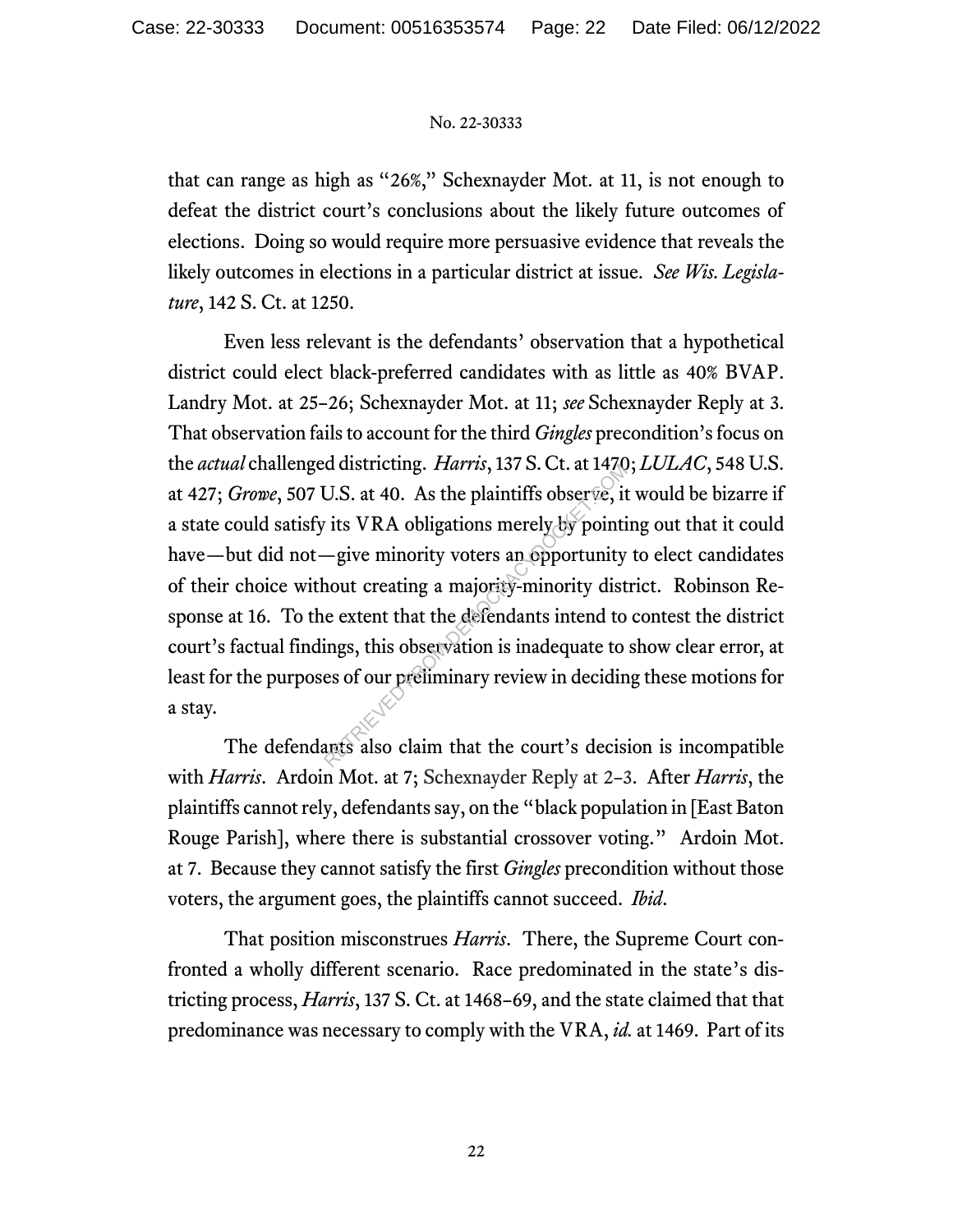stated rationale included the mistaken assumption that, to satisfy the VRA, minority groups who satisfied the first and second *Gingles* preconditions but could not satisfy the third precondition on account of crossover voting were nonetheless entitled to a majority-minority district. *See id.* at 1472; *see also Bartlett v. Strickland*, 556 U.S. 1, 14–15 (2009) (plurality opinion). But the Court reaffirmed the principle that the third precondition is a *sine qua non* of a *Gingles* claim. *Harris*, 137 S. Ct. at 1472. If a minority group can already elect its preferred candidates, it does not matter whether that ability accrues in a majority-minority or a performing crossover district.

*Harris* means these plaintiffs could not satisfy the third *Gingles* precondition if they *usually* were able to elect candidates of their choice. But that is not what the district court found. *Harris* does not mean that the third *Gingles* precondition is unsatisfied if some black voters necessary to form a majority happen to reside near white voters who share their political beliefs. That fact could *influence* the dispositive question, but the defendants have not presented sufficient evidence for us to conclude that the district court's factual findings were clearly erroneous.10 sually were able to elect candidates of district court found. *Harris* does not in is unsatisfied if some black voters reside near white voters who share the *dispositive* question, but the dispositive question, but the cl

Finally, the defendants say the district court improperly "shift[ed] the [plaintiffs'] burden" to prove white bloc voting onto the defendants. Schexnayder Mot. at 12. They claim the court relied on the defense's failure to produce "sufficient data." *Ibid*. (quoting *Robinson*, 2022 WL 2012389,

<sup>10</sup> We do not address the related question whether the third *Gingles* precondition can be satisfied where a substantial portion of the minority voters included in the *Gingles*  coalition will already be able to elect candidates of their choice under the enacted plan because they live in a majority-minority district. That could be true of East Baton Rouge Parish voters who live in the enacted CD 2, which is a majority-minority district that is likely to elect black-preferred candidates. But no party has asked us to decide that question. *See United States v. Sineneng-Smith*, 140 S. Ct. 1575, 1579 (2020). The defendants have instead focused on the presence of white crossover voting around those minority voters.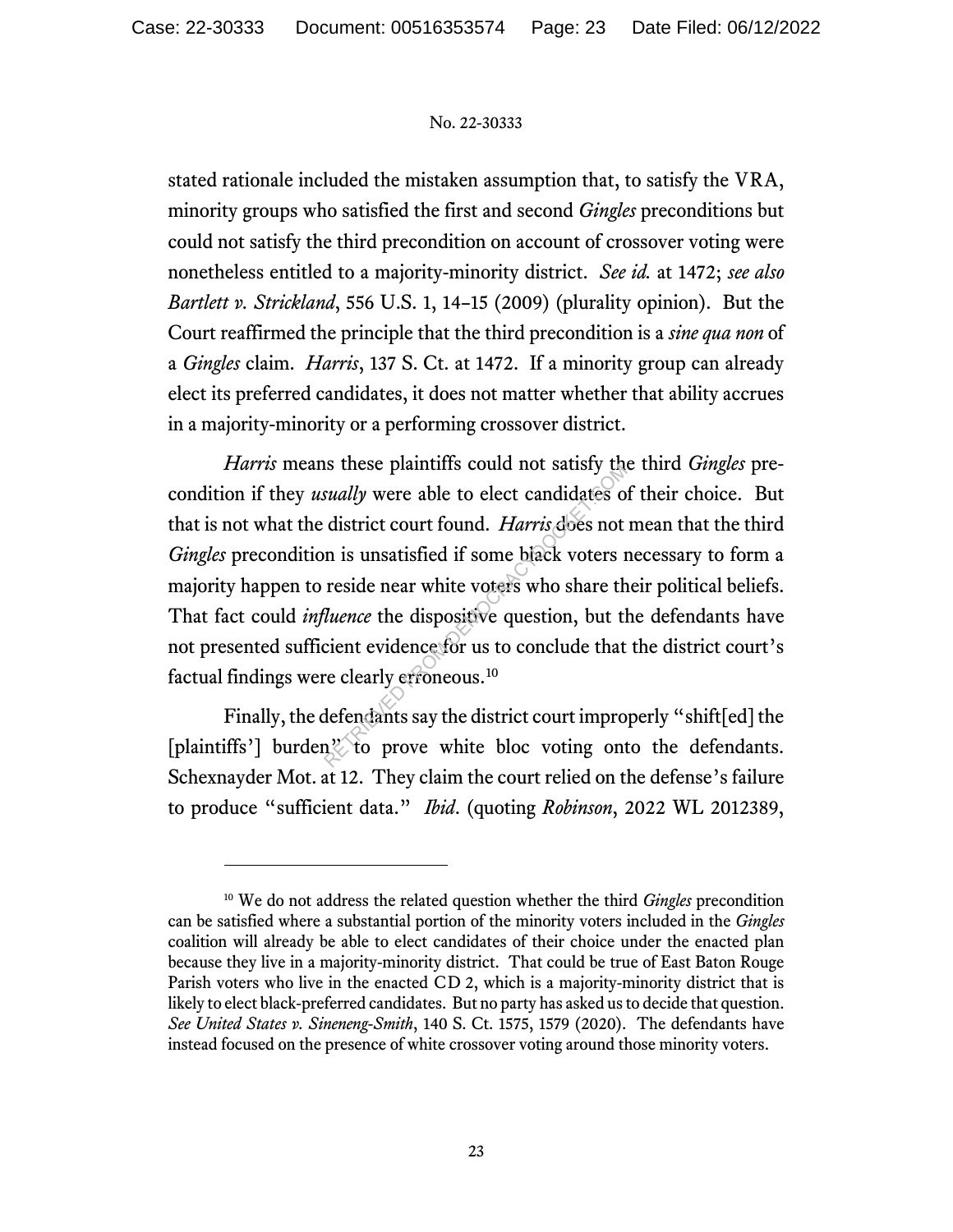at \*51).

But the defendants mischaracterize the district court's analysis. It said that one of the defendants' experts failed to support his *opinion* with "sufficient data," *Robinson*, 2022 WL 2012389, at \*51, not that the defendants had failed to produce sufficient data to support a hypothetical burden. A court does not impose a burden of proof on a party by observing that the party's rebuttal evidence is uncompelling. Instead, it concludes that the other party has met its burden of proof.

\* \* \*

None of the defendants' merits challenges to the district court's order carries the day. We thus conclude that the defendants have not met their burden of showing likely success on the merits. Because likelihood of success is "arguably the most important factor," that fact weighs heavily against the stay. *Tesfamichael v. Gonzales*, 411 F.3d 169, 176 (5th Cir. 2005). defendants' merits challenges to the d<br>thus conclude that the defendants have<br>ly success on the merits. Because like<br>t important factor," that fact weighs<br>example for the fact weight<br>on a stature is enjoined, the State nee

# **IIII**<sup>O</sup>

It is beyond dispute that the defendants would suffer irreparable harm absent a stay. "When a statute is enjoined, the State necessarily suffers the irreparable harm of denying the public interest in the enforcement of its laws." *Planned Parenthood of Greater Tex. Surgical Health Servs. v. Abbott*, 734 F.3d 406, 419 (5th Cir. 2013). That harm is especially clear in voting rights cases: Wrongly enjoined maps may be restored, but "[s]etting aside an election is a drastic remedy" that courts seldom undertake. *Rodriguez v. Bexar Cnty.*, 385 F.3d 853, 859 n.2 (5th Cir. 2004). Not using the state's enacted maps will irreparably injure the defendants, so this prong favors the requested stay.

# IV.

We next decide whether the balance of equities and the public interest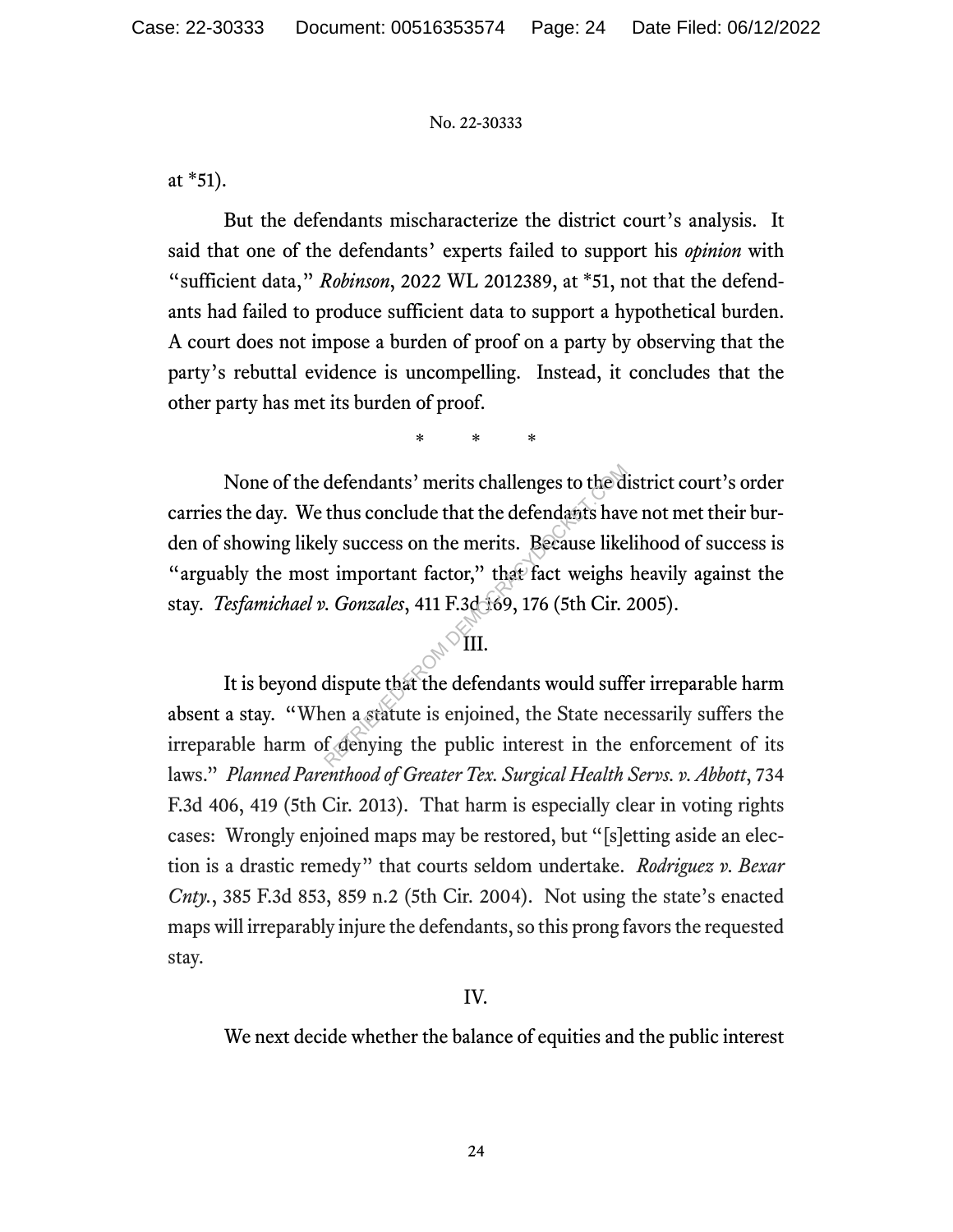favor a stay. *See Tex. Democratic Party v. Abbott*, 961 F.3d 389, 397 (5th Cir. 2020). The equities favor a stay if it would benefit the defendants more than it would harm the nonmovants. *See Nken*, 556 U.S. at 434. We then must ask whether a stay would serve the public interest. *Ibid.* Those factors merge where the state seeks to stay an injunction against its legislative enactments. That's because the state's interest in enforcing its laws merges with the public's interest in the same. *E.g.*, *Veasey v. Abbott*, 870 F.3d 387, 391 (5th Cir. 2017) (per curiam). Thus, if the equities favor the nonmovants, so will the public interest. *See Tex. Democratic Party*, 961 F.3d at 412.

The defendants offer three reasons why those factors favor a stay. *First*, they say that *Purcell v. Gonzalez*, 549 U.S. 1 (2006) (per curiam), precludes an injunction months before the November primaries. *Second*, they contend that we should stay the case pending the outcome of *Merrill v. Milligan*, which the Supreme Court will hear next term. *Third*, they complain that the district court did not give the Legislature enough time to adopt remedial maps. Purcell v. Gonzalez, 549 U.S. 1 (2006)<br>
n months before the November prim<br>
build stay the case pending the outcom<br>
reme Court will hear rext term. *Third*,<br>
id not give the Legislature enough tim<br>
se grounds supports a sta

None of those grounds supports a stay.

# A.

The defendants first invoke the principle of election nonintervention, which they attribute to *Purcell*. Enjoining election laws before an election may confuse voters, and that risk, *Purcell* says, "will increase" as the election nears. *Id.* at 5. We and the Supreme Court have applied *Purcell* to stay injunctions that threaten to confuse voters, unduly burden election administrators, or otherwise sow chaos or distrust in the electoral process.<sup>11</sup> In one

<sup>11</sup> *See, e.g.*, *Tex. All. for Retired Ams. v. Hughs*, 976 F.3d 564, 566–67 (5th Cir. 2020); *Republican Nat'l Comm. v. Democratic Nat'l Comm.*, 140 S. Ct. 1205, 1207 (2020) (per curiam); *Benisek v. Lamone*, 138 S. Ct. 1942, 1945 (2018) (per curiam); *Moore v. Harper*, 142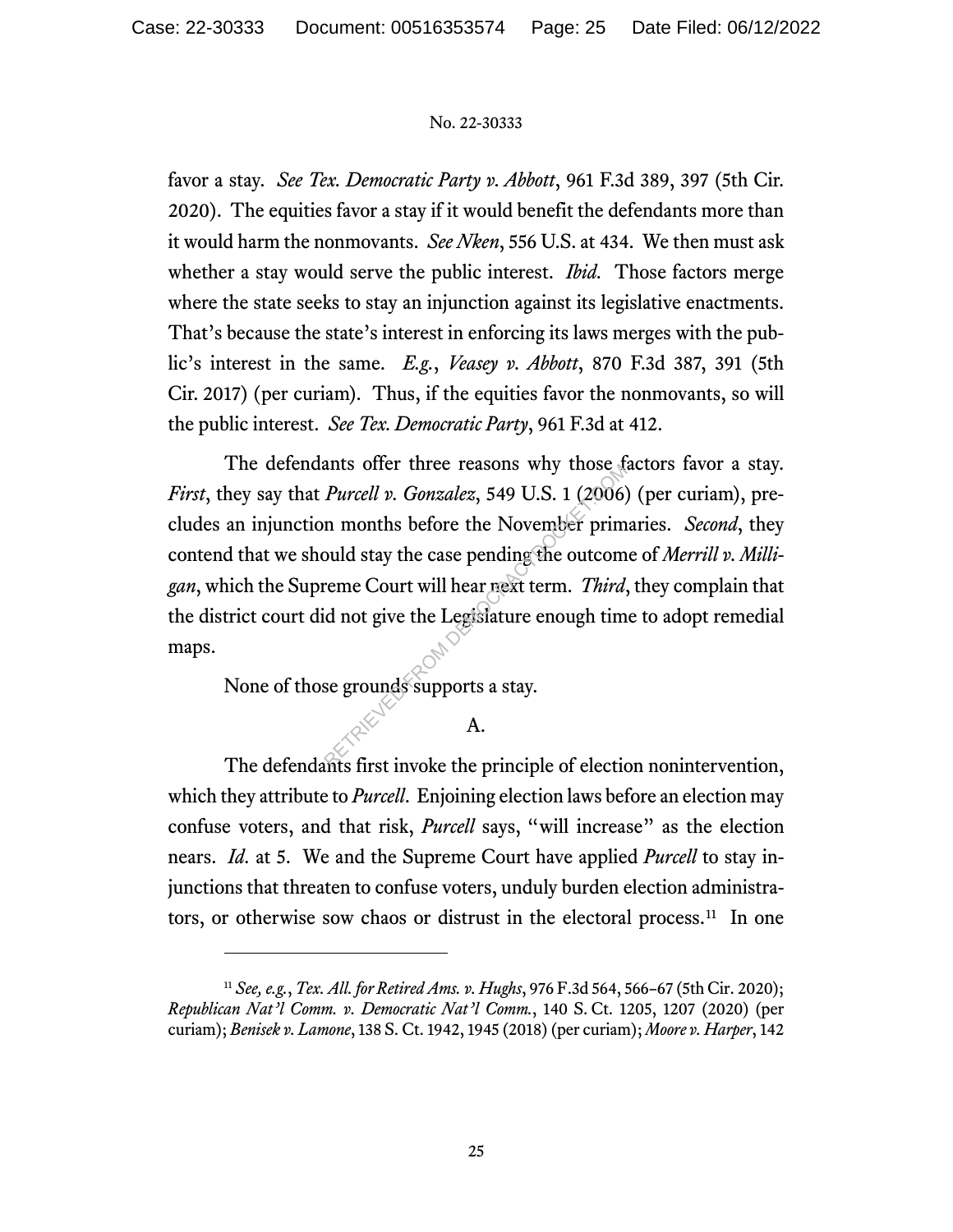formulation, *Purcell* asks whether obeying the district court's injunction would "be feasible without significant cost, confusion, or hardship." *Merrill*, 142 S. Ct. at 881 (Kavanaugh, J., concurring). If not, the defendants might be entitled to a stay.

But the defendants have not identified a comparable case where we or the Supreme Court has applied *Purcell*'s principle. Here, the primary elections are five months away. The earliest impending deadline by which candidates must qualify for the primaries is June 22. *Robinson*, 2022 WL 2012389, at \*60. Most candidates qualify for the primaries later by paying a small filing fee; the deadline for that is more than a month away. *Ibid.* Overseas absentee ballots need not be mailed until late September, and early voting begins in October. *Ibid.*

The classic *Purcell* case is different. It concerns an injunction entered days or weeks before an election—when the election is already underway. In *Veasey v. Perry*, 769 F.3d 890, 892 (5th Cir. 2014), we stayed an injunction entered nine days before the start of early voting. In *TexasAlliance*, we stayed an injunction entered eighteen days before the start of early voting. 976 F.3d at 567. In *Texas Democratic Party*, we stayed an injunction entered "weeks" before the start of in-person voting. 961 F.3d at 411. *Purcell* itself stayed an order changing election laws twenty-nine days before an election. *Tex. All.*, 976 F.3d at 567. And the Supreme Court has blocked injunctions entered five,<sup>12</sup> thirty-three,<sup>13</sup> and sixty days<sup>14</sup> before Election Day. Even *Merrill*, an refluential and a month away. *Ibia*, and early mailed until late September, and early mailed until late September, and early more an election — when the election is all F.3d 890, 892 (5th Cir. 2014), we staged eighteen da

S. Ct. 1089, 1089 (2022) (Kavanaugh, J., concurring); *Merrill v. Milligan*, 142 S. Ct. 879, 880–81 (2022) (Kavanaugh, J., concurring).

<sup>12</sup> *RNC*, 140 S. Ct. at 1206–07.

<sup>13</sup> *Tex. All.*, 976 F.3d at 566 (citing *North Carolina v. League of Women Voters of N.C.*, 574 U.S. 927 (2014)).

<sup>14</sup> *Id.* at 567 (citing *Husted v. Ohio State Conf. of the NAACP*, 573 U.S. 988 (2014)).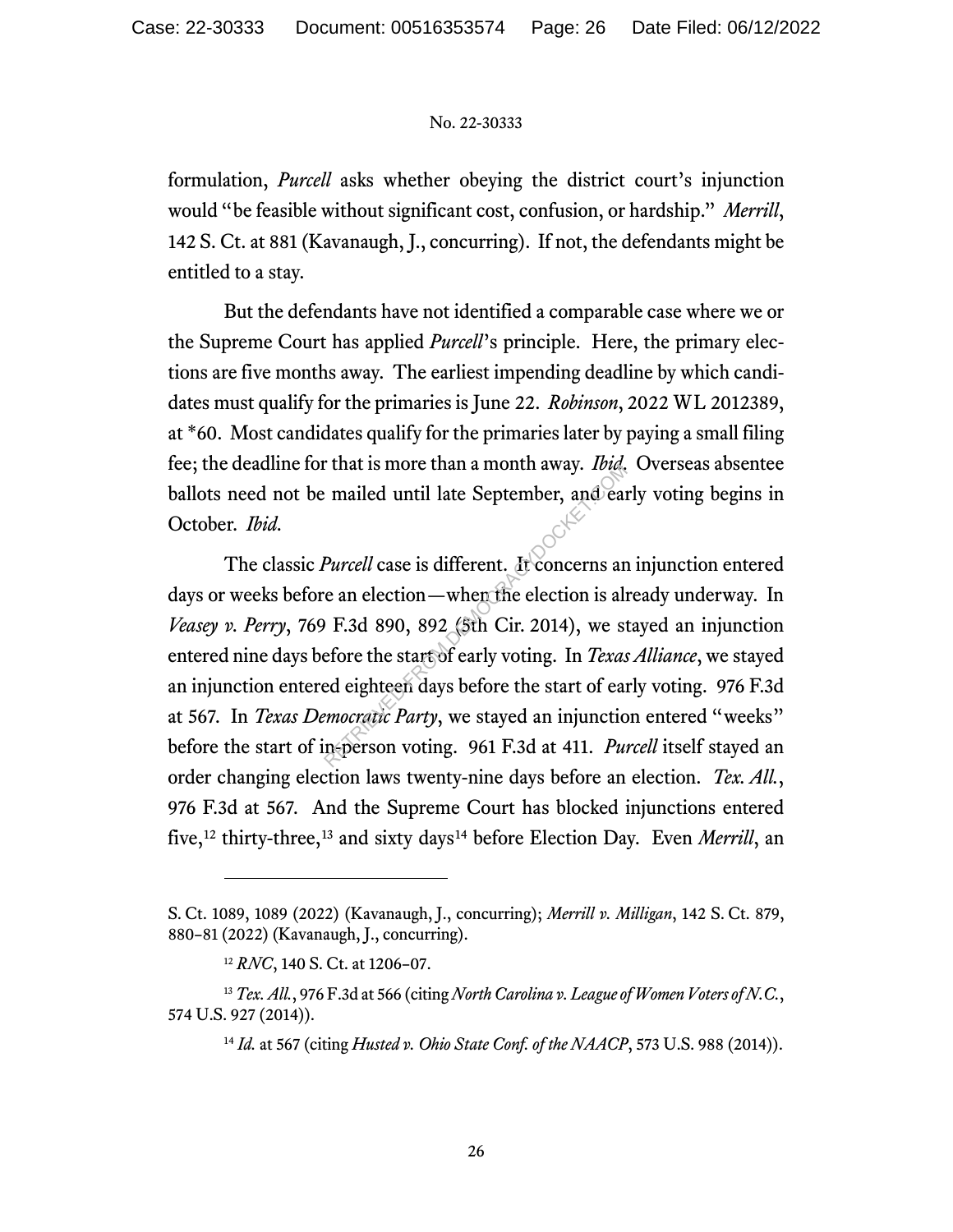outlier cited by the defendants, Schexnayder Reply at 10, stayed an election less than four months away, where absentee voting would start in about two months, 142 S. Ct. at 888 (Kagan, J., dissenting).

That is not to say that *Purcell* is just a tallying exercise. It is not. Even where an election is many months away, the movant's showing a likelihood of success on the merits, for example, may counsel in favor of staying a district court's injunction.15 But previous applications of *Purcell* differ enough from this case that we must inquire further.

In hopes of showing that the district court's injunction implicates *Purcell*, the defendants highlight the testimony of Sherri Hadskey, the state elections commissioner. Ardoin Mot. at 14–15. According to the defendants, Hadskey stressed three injuries that might result from the injunction.

*First*, Hadskey represented that "a new congressional plan," *id.* at 14, would require the state "to reassign voters who are in new congressional districts" under the enjoined maps to the remedial districts required by the district court, *id.* at 15. About 250,000 of those voters already have received notice of their districts under the enacted maps, and the defendants say informing those voters of yet another change to their districts could confuse them. *Ibid*. ants highlight the testimony of Sheren<br>oner. Ardoin Mot. at 14–15. According<br>inree injuries that might result from the<br>ey represented that "a new congressic<br>state "to reassign voters who are in<br>e enjoined maps to the remed

We don't doubt that multiple mailings could confuse some voters. But at this early stage, any confusion would be minimal. More than enough time remains for the state to assuage any uncertainty before the primary elections. This is not a case, for example, where many voters already have cast ballots

<sup>&</sup>lt;sup>15</sup> *Cf. Merrill*, 142 S. Ct. at 881 (Kavanaugh, J., concurring) (noting that *Purcell*'s application reflects "ordinary stay principles"); *see also Nken*, 556 U.S. at 434 ("The first two factors of the traditional standard" for evaluating a stay—irreparable injury and the likelihood of success on the merits—"are the most critical.").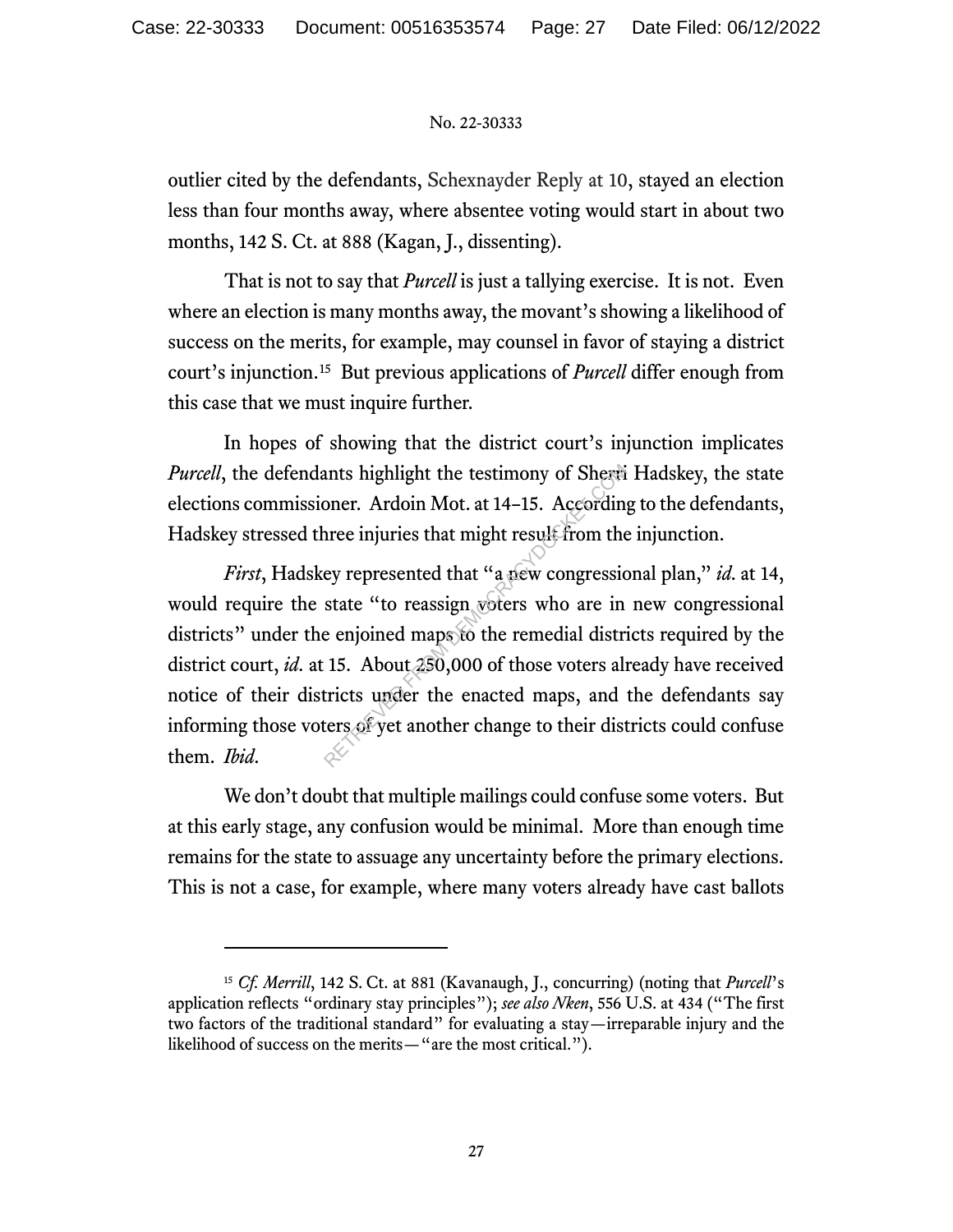or submitted ballot applications, such that conducting an election with new lines would throw into doubt whether those votes would count or whether voters should request new ballots. *See, e.g.*, *LULAC v. Abbott*, No. 1:21-CV-991, 2022 WL 1410729, at \*31 (W.D. Tex. May 4, 2022) (three-judge court). Here, weeks remain before the earliest candidate filing deadline, and months remain before the primary elections.

*Second*, Hadskey noted that the June 22 deadline for candidates to qualify for office by petition is fast approaching. *Ibid.* "If congressional candidates do not meet" that deadline, the defendants state, "the candidates will have to pay a filing fee and qualify by" late July. Ardoin Mot. at 15.

But the defendants have not shown that those deadlines implicate the *Purcell* principle. The June 22 deadline applies only to the few candidates who choose to qualify by nominating petition, and the record suggests that adjusting that deadline would not impact voters. *Robinson*, 2022 WL 2012389, at \*60. It merits mention that even this June 22 deadline was extended by the district court to July 8. *Robinson*, 2022 WL 2012389, at \*63. On that score, we also remind the parties and the district court that as this litigation progresses, "[i]f time presses too seriously, the District Court has the power appropriately to extend" that deadline and other "time limitations imposed by state law." *Sixty-Seventh Minn. State Senate v. Beens*, 406 U.S. 187, 201 n.11 (1972). And we agree with the district court that the State has enough time to implement new maps without having to change the more popular July filing deadline. *See Robinson*, 2022 WL 2012389, at \*59. After all, as the district court recounted, Hadskey herself testified that after the enacted map became law, her office updated their records and notified affected voters in less than three weeks. *Ibid.* Yet almost six weeks remain before the July filing deadline. Those facts also discredit the defendants' assertion that the district court's injunction will rush election administrators, causing them to make more mistakes. *See* Ardoin Mot. at 17. The risk of mistakes is In the June 22 deadline applies only. All and that those dear<br>The June 22 deadline applies only to<br>lify by nominating petition, and the r<br>dline would not impact voters. R<br>t merits mention that even this June 2<br>ict court to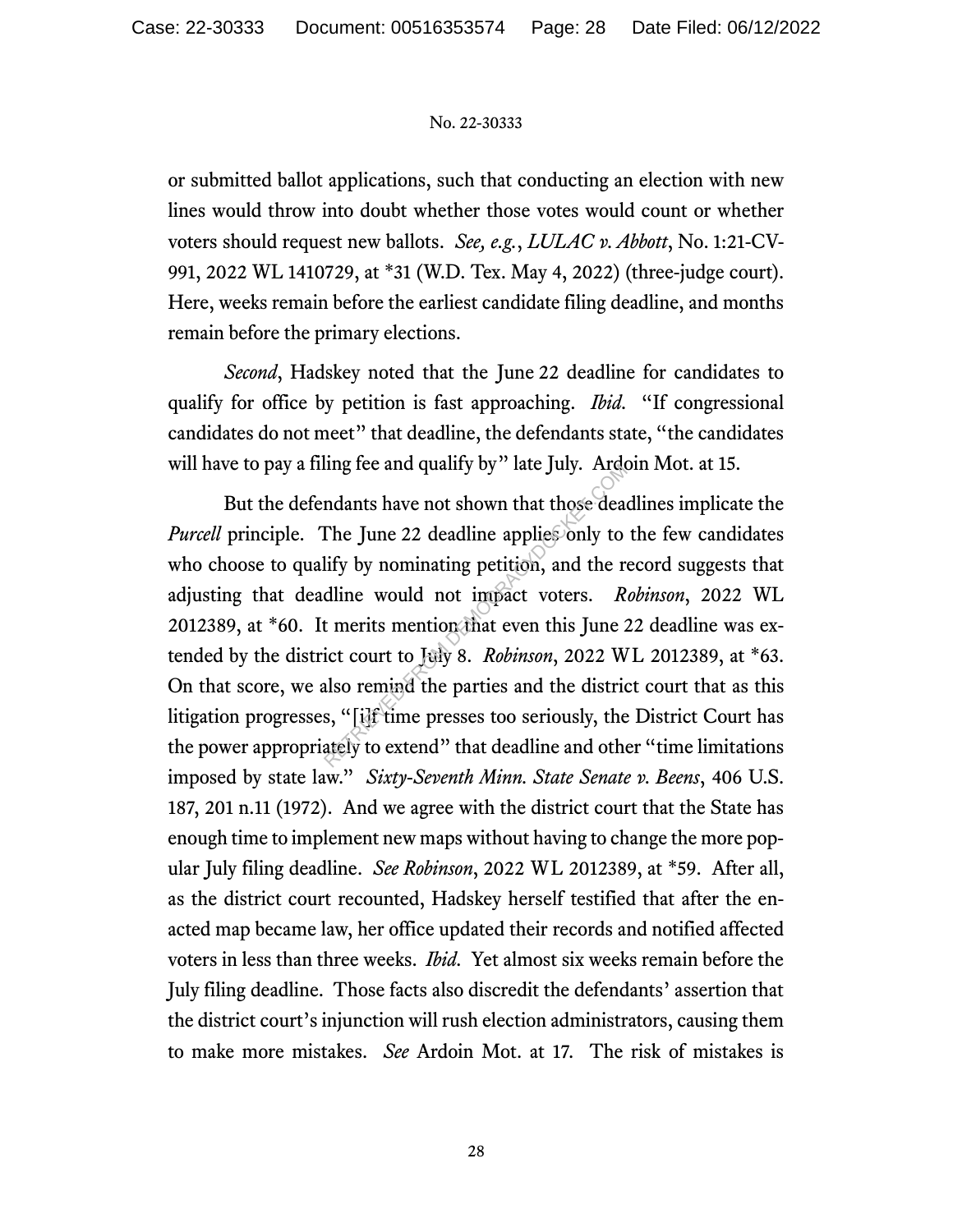relevant under *Purcell*, but we agree with the district court that the injunction does not meaningfully increase that risk.

*Third*, Hadskey identified other administrative burdens that an injunction would cause. The defendants highlight several of those burdens, including the need to "conduct[ ] yearly maintenance on scanners and voting equipment" and to review the voter rolls for accuracy—a process that the defendants say began on May 23. *Id.* at 15. Hadskey also noted the risk posed by a national paper shortage, which could threaten the state's ability to produce enough ballot envelopes. *Robinson*, 2022 WL 2012389, at \*32.

We agree with the district court: The defendants have not shown that bearing those administrative burdens while complying with the challenged injunction would inflict more than ordinary "bureaucratic strain" on state election officials. *Id.* at \*60. Notably, the district court credited the testimony of the Governor's executive counsel, who explained that Louisiana has significant experience adjusting the time, place, and manner of elections and has the administrative capacity to draw a new map before this election. *See id.* at \*31, \*60. On the other hand, the district court found unconvincing the aforementioned testimony of Hadskey. Ultimately, the district court found that "although the administrative tasks that would be necessitated by a new congressional map would challenge the Secretary of State's office, the effort required would not be a heroic undertaking." *Id.* at \*59. The court further explained that it did not perceive any specific reasons why voter notices could not be sent out in time. *Ibid.*; *see also Purcell*, 549 U.S. at 5 (finding error for court of appeals not to defer to discretion of district court). th the district court: The defendants in<br>inistrative burdens while complying v<br>nflict more than ordinary "bureaucra<br>*Id.* at \*60. Notably, the district court<br>nor's executive counsel, who explained<br>increacy who explained<br>ce

It is axiomatic that injunctions in voting-rights cases burden the defendants. But the question, under *Purcell*, is not whether an injunction would burden the defendants, but whether that burden is intolerable—that is, whether the defendants cannot bear it "without significant cost, confusion,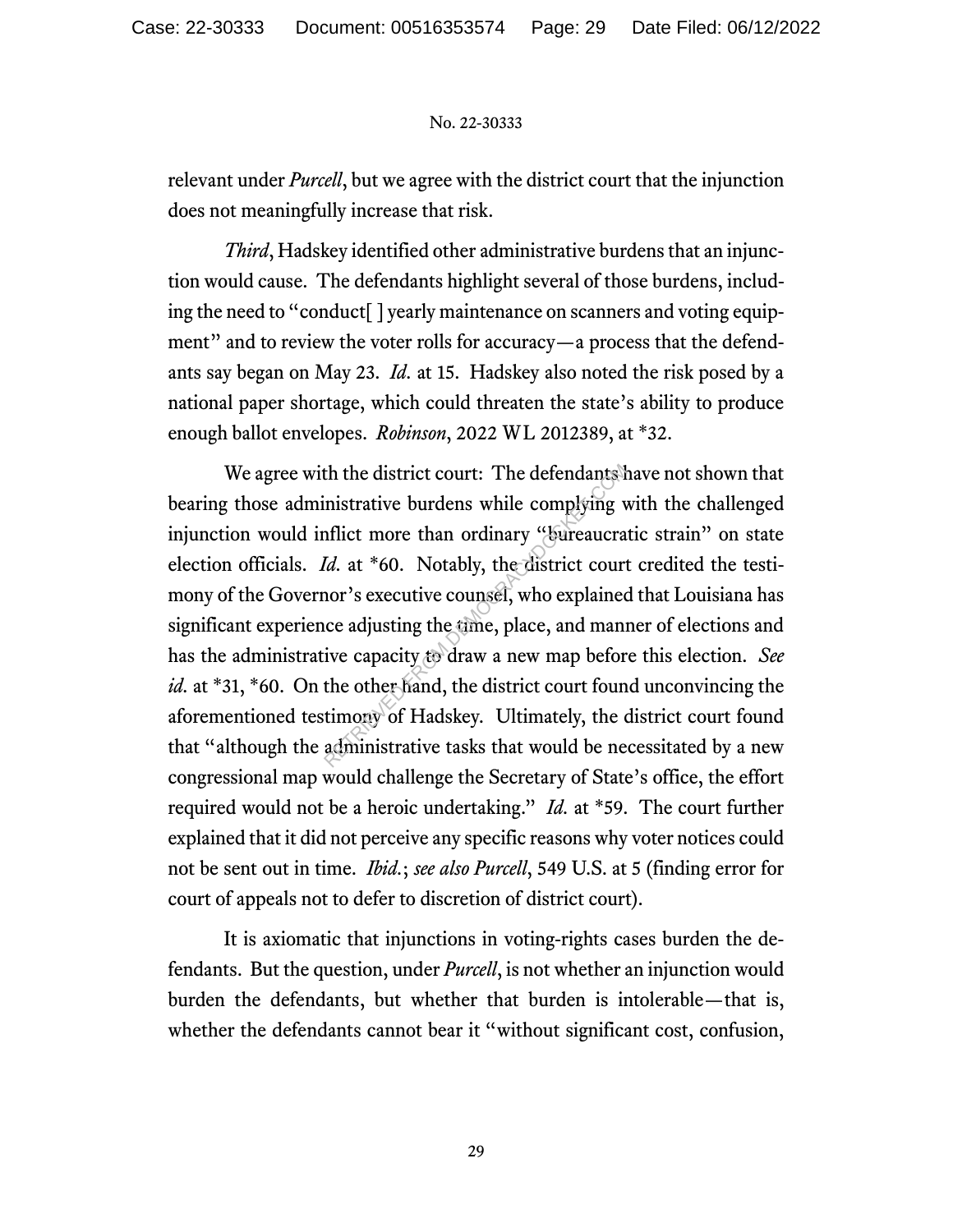or hardship." *Merrill*, 142 S. Ct. at 881 (Kavanaugh, J., concurring). Here, the burdens threatened by the injunction are, as far as the defendants have shown, entirely ordinary.

Take, for example, the national paper shortage that the defendants invoked at the district court. Though we can imagine a case where a paper shortage would augment the hardship of an injunction, this is not that case. No ballots have been printed for the November primaries, and the number of ballots needed for the elections will not change if district lines are altered. *Robinson*, 2022 WL 2012389, at \*59. Changing the lines would mean that the defendants must mail new notices to many voters. But the district court doubted that a paper shortage, even if it complicated matters, could prevent the State from notifying voters of their districts before the elections months away. Moreover, the district court found that the State's digital voter outreach "can also provide information about any district changes." *Ibid.*

The defendants cite no case applying *Purcell* to stay an injunction this far from an election. Nor have they shown that the risks of chaos, distrust, or voter confusion at the heart of *Purcell* are present here. As Justice Kavanaugh made clear, the *Purcell* doctrine is about voter confusion and infeasibility, not administrative convenience. So we will not stay the order on that ground. and hew hottees to many voters. But<br>er shortage, even if it complicated mat<br>fying voters of their districts before the<br>he district court found that the State<br>vide information about any district chents<br>cite no case applying

#### B.

The defendants next maintain that this proceeding should have been stayed pending the Supreme Court's decision in *Merrill*. The district court denied a similar motion, Dkt. 135, but that decision is not before us. Here, we decide only whether *Merrill*'s pendency justifies staying the injunction, and it does not.

It is true that *Merrill* (Sup. Ct. 21-1086), concerns many of the same issues as this case: The *Merrill* plaintiffs sued under *Gingles*, claiming that the VRA required the state of Alabama to create an additional minority-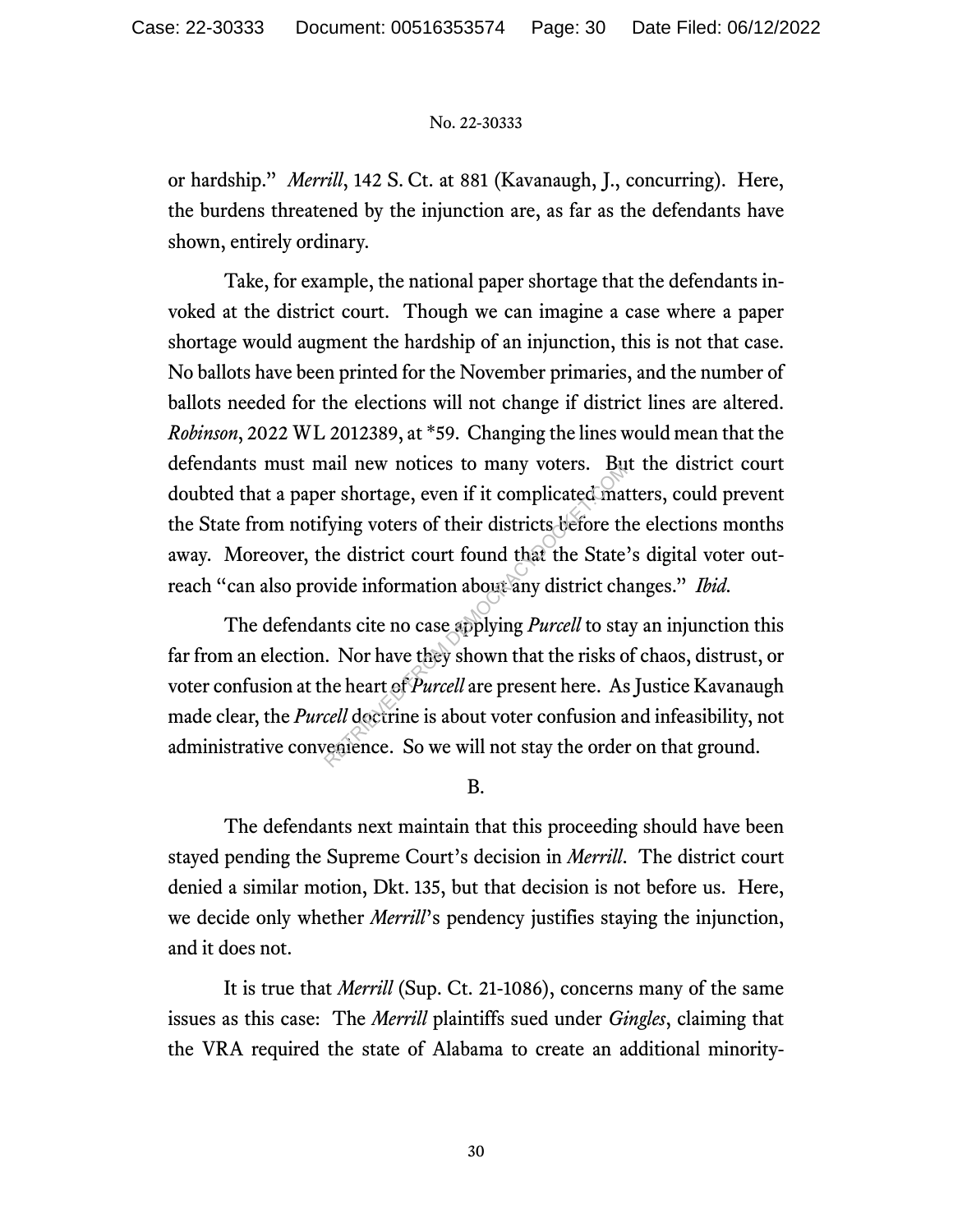majority district. The Court's resolution of that case might, or might not, shed light on this one.

But the Court plans to consider *Merrill* during October Term 2022. That means that any decision likely will come long after the 2022 elections, which are the subject of this appeal, have taken place. In that context, staying these proceedings would not promote judicial economy, and the defendants do not explain how a stay would serve the parties' interests. *See Landis v. N. Am. Co.*, 299 U.S. 248, 254–55 (1936).<sup>16</sup> We do not grant the defendants' requested stay on this ground.

C.

The defendants also urge us to stay the district court's order to give the Louisiana Legislature more time to enact a remedial plan. Schexnayder Mot. at 18. But they have not explained why they cannot enact a new plan in the time that the district court allotted, so we will not stay the injunction on that ground. C.<br>
unts also urge us to stay the district collature more time to enact a remedial<br>
y have not explained why they cannot<br>
strict court allotted, so we will not sta<br>
ants complain that the district court<br>
urteen days—until

The defendants complain that the district court gave the Louisiana Legislature only fourteen days—until June 20—"to enact a remedial plan." *Robinson*, 2022 WL 2012389, at \*1. Because the Legislature's regular session has ended, Schexnayder Mot. at 18, the defendants say that any redistricting effort would have to proceed in a special session, LA. CONST. art. III, § 2(B). But a special session requires seven days' notice, *ibid.*, and the

<sup>16</sup> *See also Merrill*, 142 S. Ct. at 879 (Kavanaugh, J., concurring in grant of stay) ("[T]he principal dissent is wrong to claim that the Court's stay order makes any new law regarding the Voting Rights Act. The stay order does not make or signal any change to voting rights law."); *id.* at 882 (Roberts, C.J., dissenting from grant of stay) ("I respectfully dissent from the stays granted in these cases because, in my view, the District Court properly applied existing law in an extensive opinion with no apparent errors for our correction.").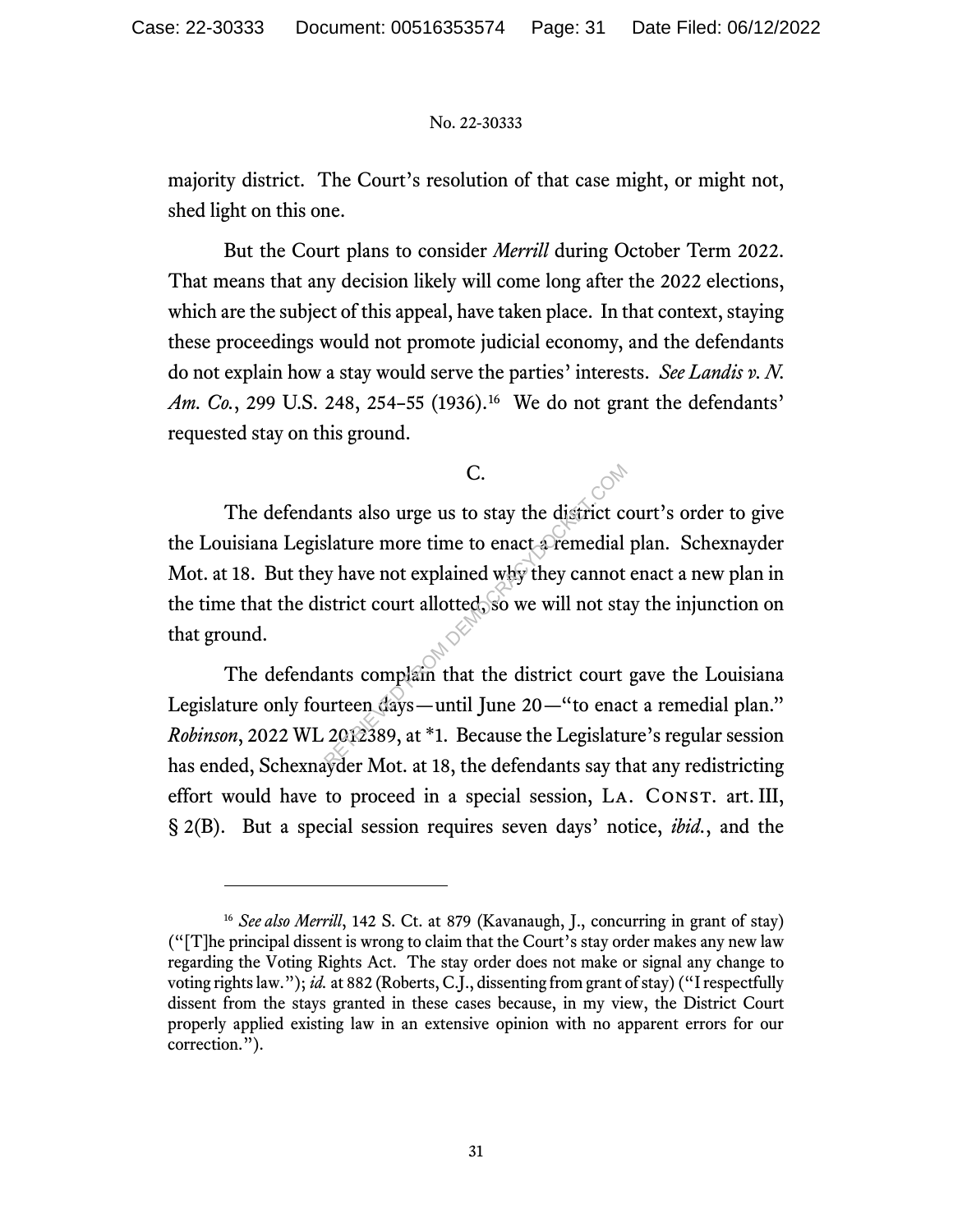Legislature cannot enact a bill without reading it "at least by title on three separate days in each house" and holding a public hearing, *id.* art. III, § 15(D). Those requisites would leave the Legislature only five working days to craft new redistricting maps. Schexnayder Mot. at 18. So the defendants conclude that "[t]he district court set the Legislature up to fail." *Ibid.*

In theory, that complaint could justify narrowing the district court's remedy. A stay pending appeal "suspends judicial alteration of the status quo," *Veasey*, 870 F.3d at 392 (cleaned up); the Supreme Court has stressed that courts should afford legislatures "a reasonable opportunity" to fix constitutionally defective maps, *Wise v. Lipscomb*, 437 U.S. 535, 540 (1978); and unduly shortening the time to enact curative maps could rob a legislature of that opportunity. That lost chance would burden the defendants, and "injunctive relief should be no more burdensome to the defendant than necessary to provide complete relief to the plaintiffs." *Califano v. Yamasaki*, 442 U.S. 682, 702 (1979). ective maps, *wise v. Lipstomo*, 437 eg.<br>ing the time to enact curative maps co<br>7. That lost chance would burden the<br>should be no more burdensome to the<br>ecomplete relief to the plaintiffs." *C*.<br>1979).<br>mdants request a sta

But the defendants request a stay—not more limited relief. And while five legislative days is not much time, the defendants do not explain, beyond bare assertion, how or why that period is too short. And the record suggests that period *would* suffice. Before enacting the maps contested here, the Legislature considered "alternative maps with two majority-minority districts." *Robinson*, 2022 WL 2012389, at \*5. Thus, the special session would not start from scratch. *Id.* at \*31. We conclude that a stay is not necessary. This is especially so because, as the district court stressed in refusing to stay its order pending appeal, "[i]f Defendants need more time" to draw a new map, the district court would "favorably consider a Motion to extend the time to allow the Legislature to complete its work." Dkt. 182 at 3 (emphasis omitted).